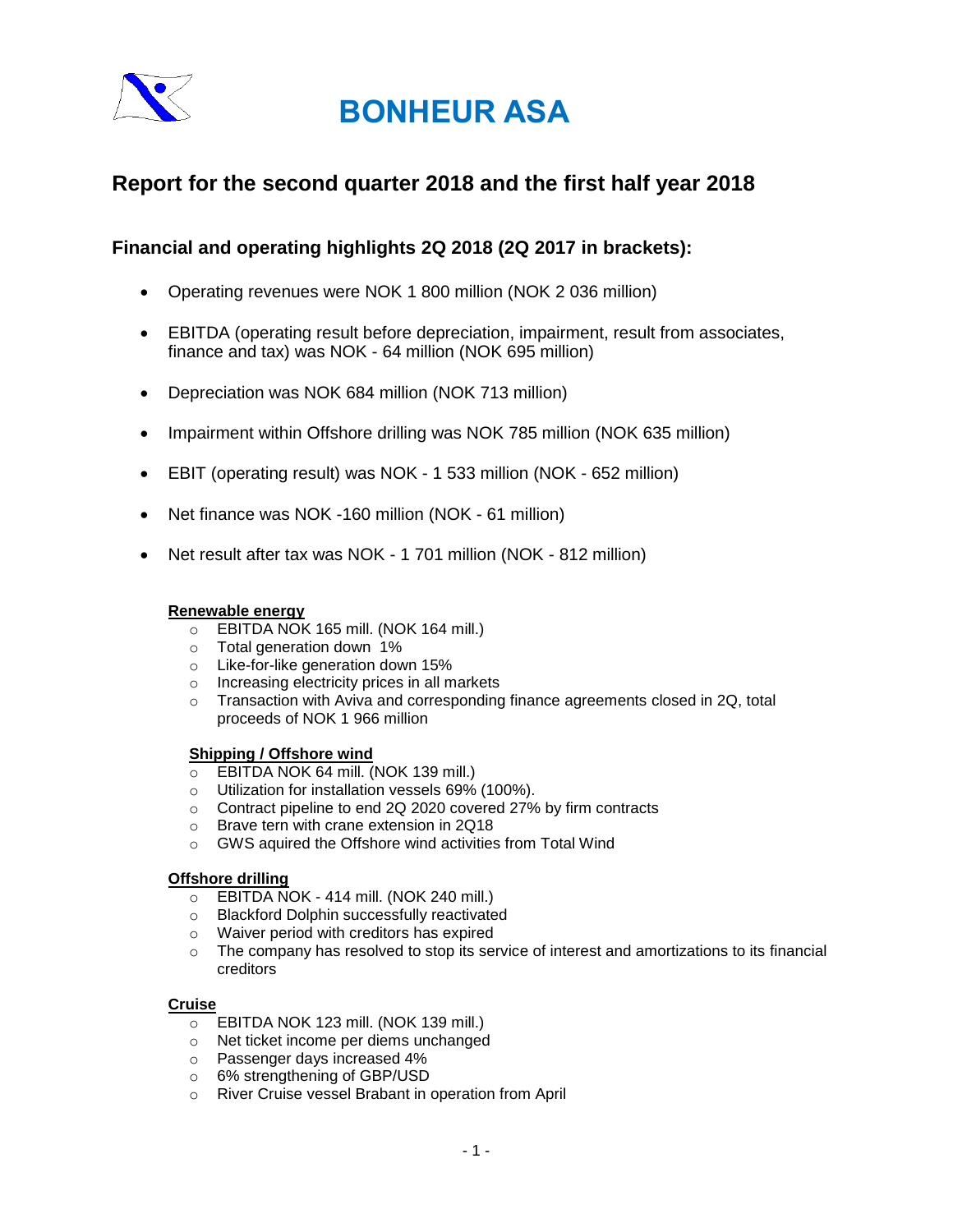

## **Financial information**

The unaudited Group accounts for 2 quarter 2018 comprise Bonheur ASA ("the Company") and its subsidiaries ("the Group of companies") and the Group of companies' ownership of associates.

The main business segments of the Group of companies are Renewable energy, Shipping / Offshore wind, Offshore drilling, Cruise and Other investments.

| Financial key figures (million NOK)                       | <b>2Q18</b> | 2Q 17      | Per 2Q 18  | Per 20 17  | 2017       |
|-----------------------------------------------------------|-------------|------------|------------|------------|------------|
| Operating revenue                                         | 1800        | 2036       | 3768       | 4389       | 8633       |
| <b>EBITDA</b>                                             | -64         | 695        | 375        | 1384       | 2441       |
| <b>EBIT</b>                                               | $-1533$     | $-652$     | $-1782$    | -645       | $-945$     |
| Net result for the period                                 | $-1701$     | -812       | $-2204$    | -960       | -1 777     |
| Hereof attributable to shareholders of the parent company | $-859$      | $-325$     | -1 266     | -430       | -864       |
| Total number of shares outstanding as per                 | 42 531 893  | 42 531 893 | 42 531 893 | 42 531 893 | 42 531 893 |
| Average number of shares outstanding in the period        | 42 531 893  | 42 531 893 | 42 531 893 | 42 531 893 | 42 531 893 |
| Basic/diluted earnings per share                          | $-20.2$     | $-7.6$     | $-29.8$    | $-10.1$    | $-20.3$    |
| Gross interest bearing liabilities                        | 14 1 18     | 14772      | 14 1 18    | 14772      | 14 4 94    |
| Net interest bearing liabilities                          | 5817        | 6636       | 5817       | 6636       | 5 9 0 2    |
| Cash and cash equivalents                                 | 8 3 0 2     | 8 1 3 6    | 8 3 0 2    | 8 1 3 6    | 8 5 9 3    |
| Capital expenditure                                       | 138         | 78         | 318        | 161        | 654        |

The Group of companies' operating revenues in the quarter amounted to NOK 1 800 million (NOK 2 036 million). Renewable energy had operating revenues of NOK 291 million (NOK 253 million), Shipping / Offshore wind NOK 411 million (NOK 401 million), Offshore drilling NOK 138 million (NOK 466 million) and Cruise NOK 617 million (NOK 574 million). Within Other investments NHST Media Group had operating revenues of NOK 333 million (NOK 335 million).

EBITDA in the quarter was NOK - 64 million (NOK 695 million). Renewable energy achieved EBITDA of NOK 165 million (NOK 164 million), Shipping/Offshore wind NOK 64 million (NOK 139 million), Offshore drilling NOK - 414 million (NOK 240 million), while Cruise achieved EBITDA of NOK 123 million (NOK 139 million). Within Other investments EBITDA were NOK - 2 million (NOK 12 million).

Depreciation in the quarter was NOK 684 million (NOK 713 million). Impairment within Offshore drilling was NOK 785 million (635 million).

EBIT in the quarter was NOK - 1 533 million (NOK - 652 million).

Net financial items in the quarter were NOK -160 million (NOK - 61 million). Net interest expenses were NOK 146 million (NOK 148 million) and net currency gain amounted to NOK 33 million (NOK 45 million). Net unrealized gain related to fair value adjustment of financial instruments were NOK 8 million (NOK -4 million). Other financial expenses amounted to NOK 54 million (NOK 15 million).

Net result in the quarter was NOK - 1 701 million (NOK - 812 million), of which NOK - 859 million are attributable to the shareholders of the parent company (NOK - 325 million). The non-controlling interests´ share of net result in the quarter was thus NOK - 842 million (NOK - 487 million).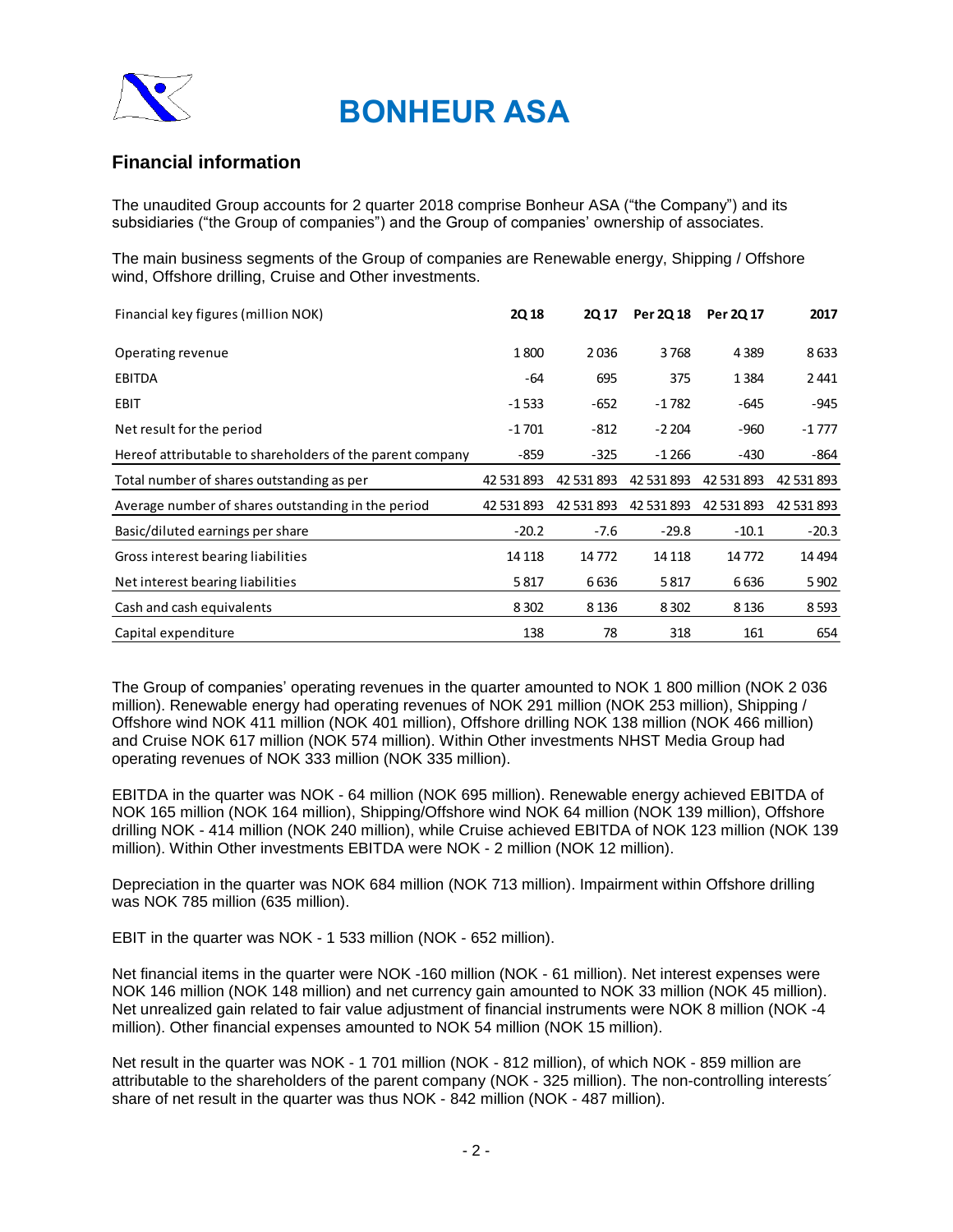

Revenues for the first half year were NOK 3 768 million (NOK 4 389 million) while EBITDA year to date were NOK 375 million (NOK 1 384 million). Operating result (EBIT) year to date was NOK – 1 782 million (NOK - 652 million). Net financial items were NOK - 394 million (NOK - 183 million), and net result after estimated tax was NOK - 2 204 million (NOK - 960 million), of which NOK – 1 266 million (NOK - 430 million) are attributable to the shareholders of the parent company.

### **Business segments**

The Group of companies' results for the individual business segments are presented in Note 4. In the following, it is referred to the Group of companies' consolidated business segments presented on 100% basis.

### **Renewable energy**

Renewable energy consists of 100% ownership of Fred. Olsen Renewables AS (FORAS), which through subsidiaries (together as a group: FOR) owns eleven wind farms in operation.

Nine wind farms are located in Scotland, of which six wind farms (Crystal Rig, Crystal Rig II, Rothes, Rothes II, Paul's Hill and Mid Hill) are owned by Fred. Olsen Wind Limited (FOWL), a company which is 51% owned by FORAS. The remaining 49% of FOWL is owned by the UK listed infrastructure fund The Renewables Infrastructure Group Limited (TRIG).

Following a transaction 30 April 2018, two Scottish windfarms (Crystal Rig III and Brockloch Rig Windfarm with total installed capacity of 75 MW) are owned by Fred. Olsen CBH Limited (FOCBH), a company which is 51% owned by FORAS and 49% owned by Aviva Investors Global Services Ltd. (see note 7).

Three wind farms are owned 100%, one in Scotland (Brockloch Rig I), one in Norway (Lista) and one in Sweden (Fäbodliden). FOR has per 30 June 2018 an installed capacity of 679 MW in production, of which 433 MW is owned by FOWL and 75 MW is owned by Fred. Olsen CBH Limited. In addition, FOR has a portfolio of development projects onshore in the UK, France, Norway and Sweden as well as offshore Ireland and the United States (Lake Erie).

Installed capacity (MW) and achieved generation (MWh) for the quarter and the same period last year, are presented in the tables below.

|                     | As per 2Q       |            |         |         |                     |       | As per 2Q |
|---------------------|-----------------|------------|---------|---------|---------------------|-------|-----------|
| Generation (MWh)    | 2Q18            | 2Q17       | 2018    | 2017    | Capacity (MW)       | 2018  | 2017      |
| UK (Controlled 51%) | 232 823         | 229 707    | 615 467 | 565 353 | UK (Controlled 51%) | 508.1 | 432.8     |
| UK (Wholly owned)   | 8 682           | 10 415     | 20 089  | 23 536  | UK (Wholly owned)   | 21.6  | 13.8      |
| Scandinavia         | 95 391          | 435<br>101 | 207 115 | 242 406 | Scandinavia         | 149.3 | 149.3     |
| Total               | 336 896 341 557 |            | 842 671 | 831 295 | Total               | 679.0 | 595.9     |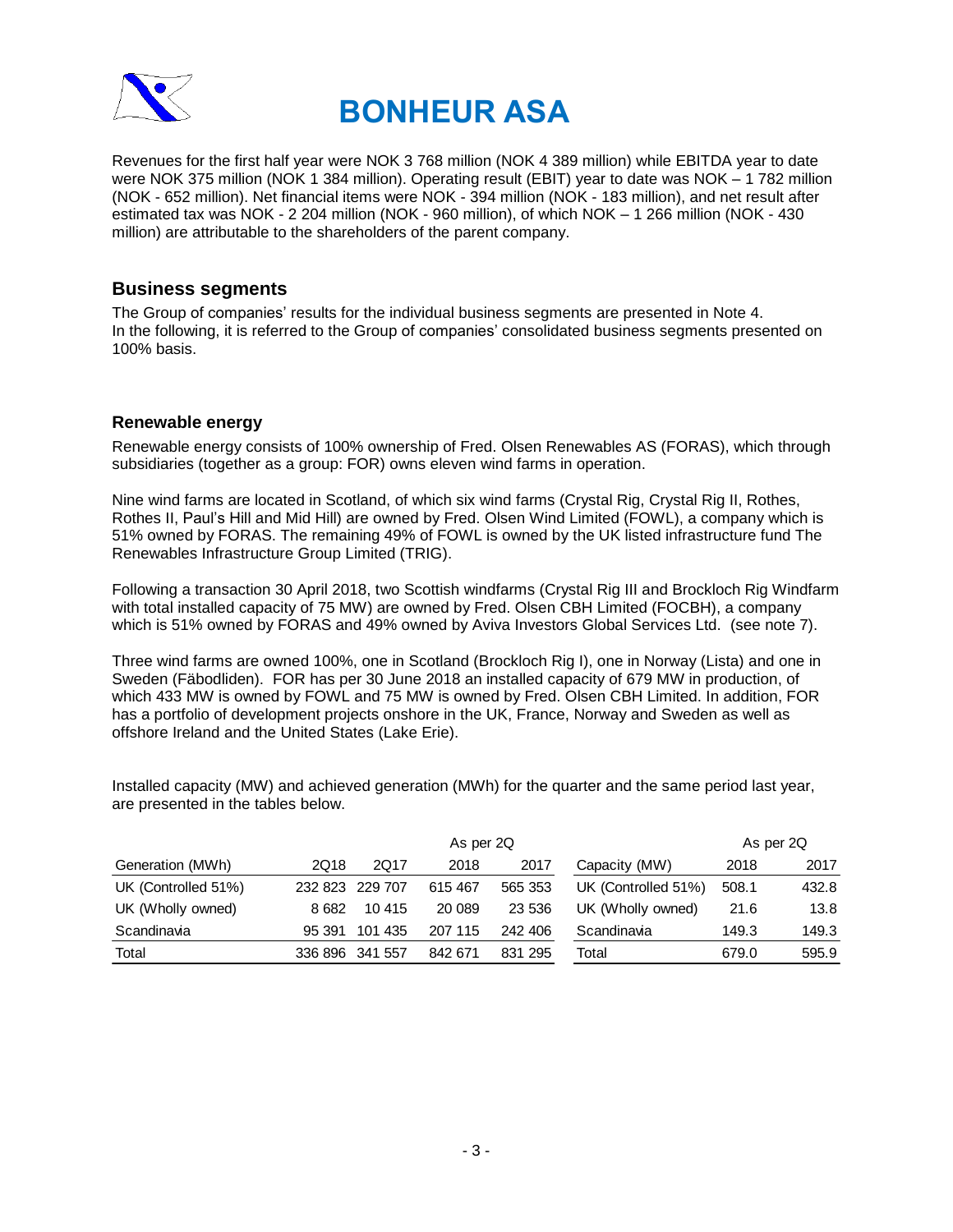

| 2Q 18 | 2Q 17 | Per 2Q 18 | Per 2Q 17  |
|-------|-------|-----------|------------|
| 291   | 253   | 717       | 595        |
| 165   | 164   | 447       | 412        |
| 57 %  | 65 %  | 62 %      | 69 %       |
| 33    | 52    | 184       | 193        |
| $-45$ | 22    | 91        | 140        |
| $-58$ | 4     | 52        | 126        |
|       |       |           |            |
| 4     | 37    | 9         | 94         |
|       |       | 2 9 6 5   | 2 1 1 8    |
|       |       | 4 8 4 1   | 4 166      |
|       |       | 3 2 1 0   | 1 2 9 4    |
|       |       | 1 631     | 2872       |
|       |       | 4595      | 4 9 9 0    |
|       |       | 425       | 380        |
|       |       | 47        | $-95$      |
|       |       | 1 5 9 5   | $-1832$ *) |
|       |       | 2 0 6 6   | $-1547$ *) |
|       |       |           |            |

\*) Dividend of NOK 1 630 million distributed to Bonheur ASA in 2Q17

Notes on 2Q 18:

Companies 100% owned contributed NOK 53 million to consolidated revenues, NOK 14 million to EBITDA and NOK 30 million to EBT.

Companies 100% owned had NOK 2 604 million in equity, NOK 691 million in gross interest bearing debt, NOK 2436 million in cash and cash equivalents.

Companies with less than 100% ownership includes Fred. Olsen Wind Limited (51%), Fred. Olsen CBH Limited (51%), Gismarvik Vindkraft AS (60%), FORSCA AB (60%) and Codling Holding Limited (50%) and Global Wind Power France APS (51%) (Equity method).

Operating revenues in the quarter were NOK 291 million (NOK 253 million). EBITDA was NOK 165 million (NOK 164 million). Due to higher electricity prices in all markets and higher capacity in the quarter, revenue increased with 15% compared to last year, partly offset by lower generation due to less wind at most of the windfarms. Other income from curtailment decreased compared to the same quarter last year. Generation in the quarter was 337 GWh (342 GWh). Total generation in the quarter decreased 1%, while like for like generation decreased with 15%.

For the first half year, FOR had operating revenues of NOK 717 million (NOK 595 million). EBITDA was NOK 447 million (NOK 412 million). The generation increased from 831 GWh in the first half year 2017 to 843 GWh in the first half year 2018. Like-for like generation decreased 12%, while total generation increased 1%.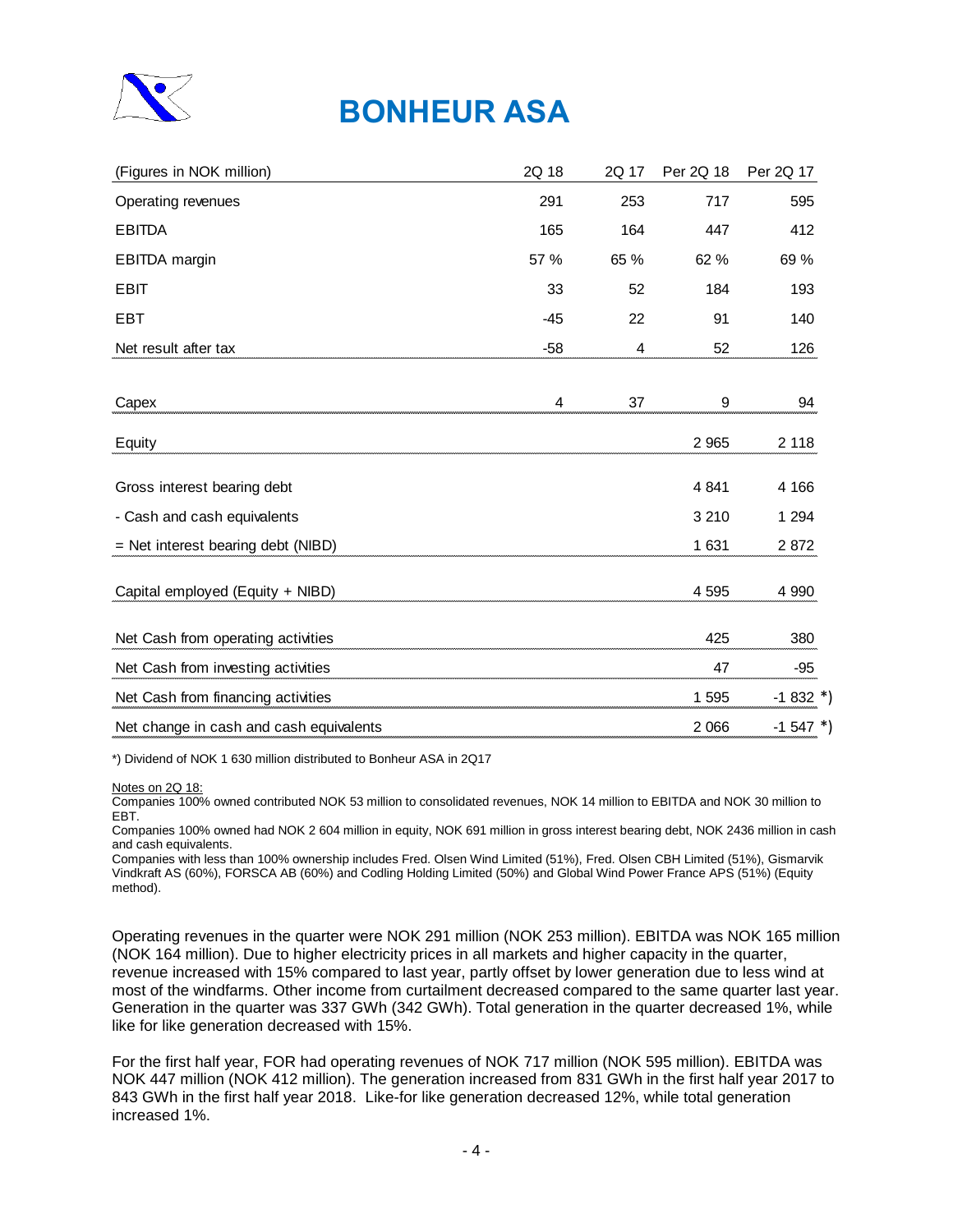

## **Shipping / Offshore wind**

Shipping/Offshore wind consists of 100% ownership of Fred. Olsen Ocean Ltd with subsidiaries (FOO).

The segment includes Fred. Olsen Windcarrier AS, which through subsidiaries is providing Transport & Installation services, as well as Operation & Maintenance services for the offshore wind industry and Universal Foundation Norway AS, offering offshore wind turbine foundations. Both companies are 100% owned by Fred. Olsen Ocean Ltd. Fred. Olsen Windcarrier AS owns a fleet of crew transfer vessels (CTVs) and 75.5 % of Global Wind Service A/S (GWS), an international supplier of personnel to the global wind turbine industry. Universal Foundation Norway AS owns Universal Foundation A/S 100%, a Danish company offering offshore wind turbine foundations.

| (Figures in NOK million)                | 2Q 18          | 2Q 17 | Per 2Q 18 | Per 2Q 17 |
|-----------------------------------------|----------------|-------|-----------|-----------|
| Operating revenues                      | 411            | 401   | 555       | 765       |
| <b>EBITDA</b>                           | 64             | 139   | $-13$     | 235       |
| <b>EBITDA</b> margin                    | 16 %           | 35 %  | $-2%$     | 31 %      |
| <b>EBIT</b>                             | 21             | 101   | $-98$     | 160       |
| <b>EBT</b>                              | $\overline{2}$ | 112   | $-141$    | 152       |
| Net result after tax                    | $\overline{2}$ | 103   | $-138$    | 156       |
| Capex                                   | 32             | 11    | 48        | 18        |
| Equity                                  |                |       | 1 1 8 7   | 1 3 6 1   |
| Gross interest bearing debt *)          |                |       | 1 550     | 1 556     |
| - Cash and cash equivalents             |                |       | 153       | 285       |
| $=$ Net interest bearing debt (NIBD)    |                |       | 1 3 9 7   | 1 2 7 1   |
| Capital employed (Equity + NIBD)        |                |       | 2 5 8 3   | 2 6 3 2   |
| Net Cash from operating activities      |                |       | $-99$     | 107       |
| Net Cash from investing activities      |                |       | $-54$     | $-13$     |
| Net Cash from financing activities      |                |       | 71        | $-64$     |
| Net change in cash and cash equivalents |                |       | $-82$     | 31        |
| *) Hereof internal debt to Bonheur ASA  |                |       | 788       | 642       |

Operating revenues in 2Q18 was NOK 411 million compared with NOK 401 million in 2Q17. EBITDA was NOK 64 mill (NOK 140 mill). EBITDA from the jack-up installation vessels "Brave Tern" and "Bold Tern" was lower than the same quarter last year due to lower utilization, while the EBITDA in Universal Foundation was higher in 2Q18 due to income from the Deutsche Bucht project.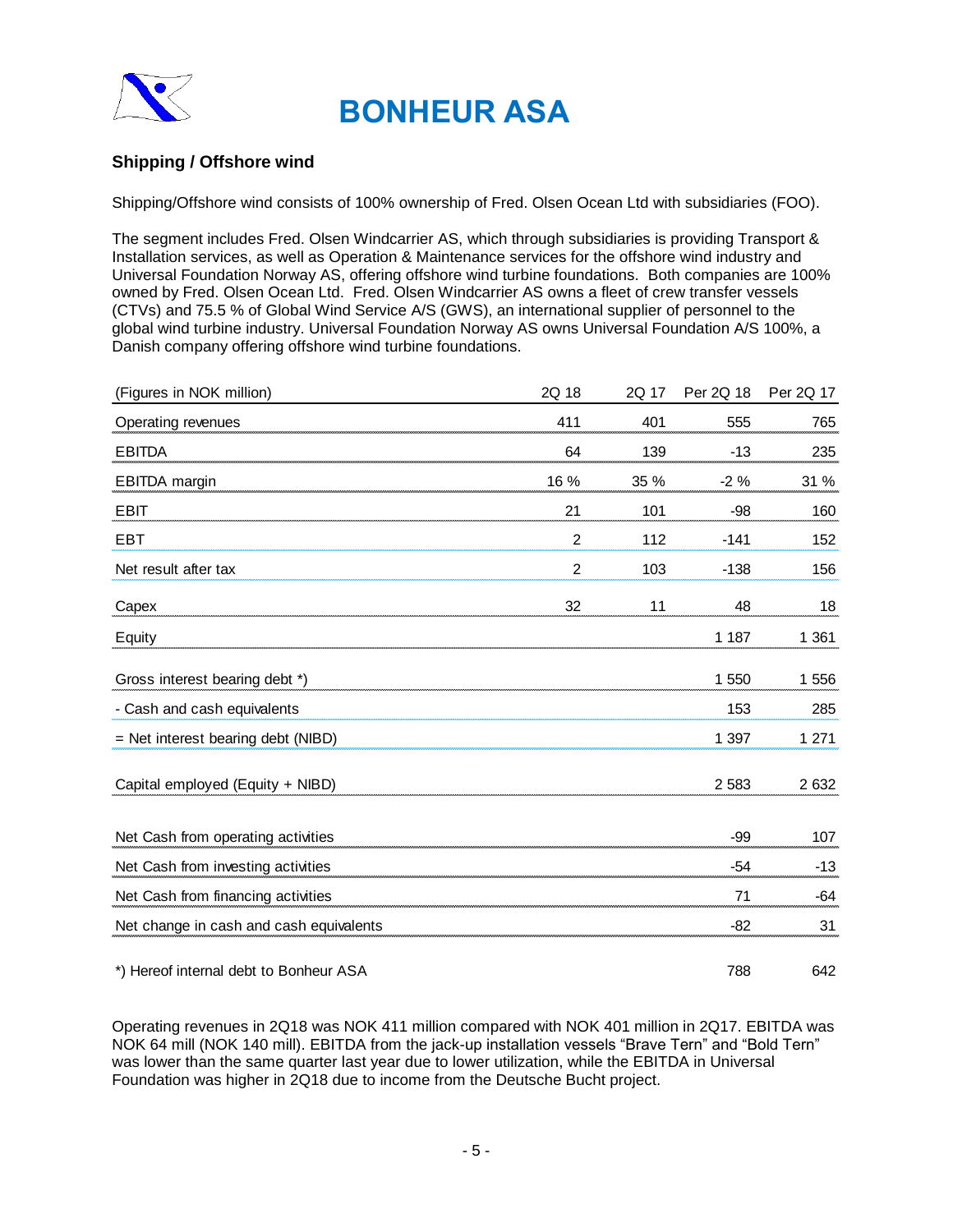

Within Transport and Installation, one vessel has performed Operation & Maintenance work during part of the quarter while one commenced a Transport & Installation contract in German waters in April. The utilization rate was 69% for the quarter (2Q17: 100%).

In April Universal Foundation achieved Certified Design for two Monobuckets to be installed during 2019 which is an important strategic and contractual milestone for Universal Foundation and the Monobucket concept.

In May GWS acquired the offshore and blade activities from Total Wind A/S, including approximately 200 employees.

Most of the Crew Transfer Vessels (CTVs) were on contracts through Northern Offshore Services (NOS) during the quarter.

Operating revenues for the first half year was NOK 555 million (NOK 765 million) and EBITDA NOK -13 million (NOK 235 million). Utilization rate for Transport and Installation vessels year to date was 38% versus 100 % for the same period last year, while the CTV's had a utilization rate of 55% YTD 2018 versus 61% YTD 2017.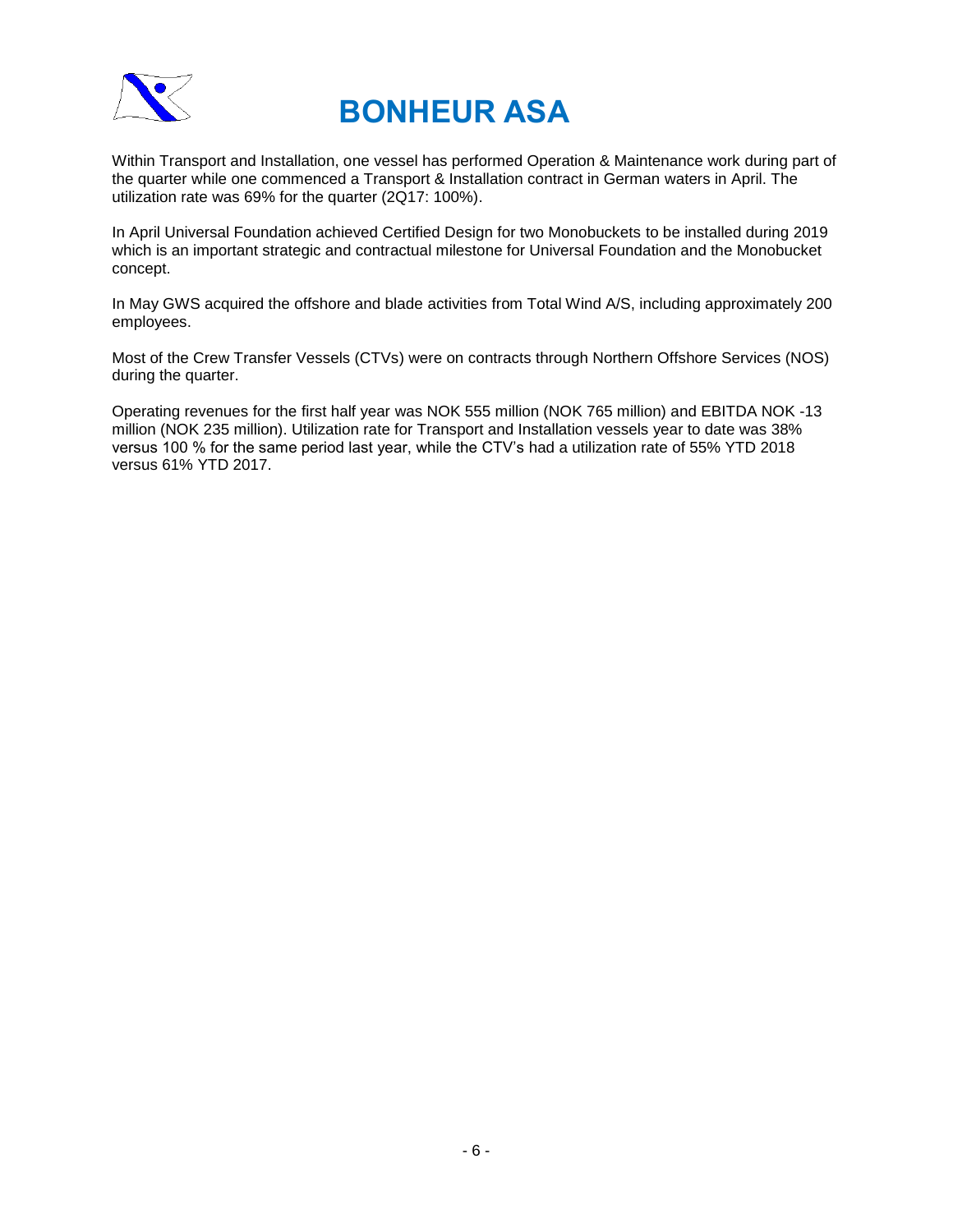

### **Offshore drilling**

The segment consists of 51.9% ownership of Fred. Olsen Energy ASA with subsidiaries (FOE). Figures in the first table below are presented in NOK as consolidated into the Group accounts.

Note that FOE shows 1 quarter 2018 in brackets when comparing the quarterly results, while Bonheur ASA compares the quarterly results with the corresponding quarter last year.

| (Figures in NOK million)                | 2Q 18   | 1Q 18  | 2Q 17   | Per 2Q18 | Per 2Q17 |
|-----------------------------------------|---------|--------|---------|----------|----------|
| Operating revenues                      | 138     | 557    | 466     | 695      | 1 297    |
| <b>EBITDA</b>                           | $-414$  | 247    | 240     | $-167$   | 585      |
| <b>EBITDA</b> margin                    | $-300%$ | 44 %   | 52 %    | $-24%$   | 45 %     |
| <b>EBIT</b>                             | $-1628$ | $-195$ | $-879$  | $-1823$  | -998     |
| <b>EBT</b>                              | $-1678$ | $-338$ | $-984$  | $-2016$  | $-1158$  |
| Net result after tax                    | $-1674$ | $-336$ | $-1046$ | $-2011$  | $-1268$  |
| Capex                                   | 100     | 70     | 16      | 169      | 26       |
| Equity                                  |         |        |         | 2813     | 5 9 0 1  |
| Gross interest bearing debt             |         |        |         | 6013     | 7 3 4 9  |
| - Cash and cash equivalents             |         |        |         | 1572     | 2 9 5 1  |
| $=$ Net interest bearing debt (NIBD)    |         |        |         | 4 4 4 2  | 4 3 9 8  |
| Capital employed (Equity + NIBD)        |         |        |         | 7 2 5 4  | 10 299   |
| Net Cash from operating activities      |         |        |         | $-626$   | 641      |
| Net Cash from investing activities      |         |        |         | $-157$   | -42      |
| Net Cash from financing activities      |         |        |         | $-1137$  | $-77$    |
| Net change in cash and cash equivalents |         |        |         | $-1920$  | 521      |

*Below is an extract from FOE's report for 2 quarter 2018 (figures in USD unless otherwise stated).*

| (Figures in USD million) | 2Q 18  | IO 18 |      | 2Q 17 Per 2Q 18 Per 2Q 17 |            | 2016 |
|--------------------------|--------|-------|------|---------------------------|------------|------|
| Operating revenues       |        |       | 55   | 89                        | 153.       | 325  |
| FBITDA                   |        |       |      |                           | 69         | 198  |
| FRI                      | $-202$ |       | -104 | -226                      | 118<br>- 1 |      |
| FR.                      | -208   |       | -116 | $-250$                    | 13.        | -79  |
| Net result               | -207   |       |      | ウトロ                       |            | ר!ו  |

*For full report please refer to* [www.fredolsen-energy.no](http://www.fredolsen-energy.no/)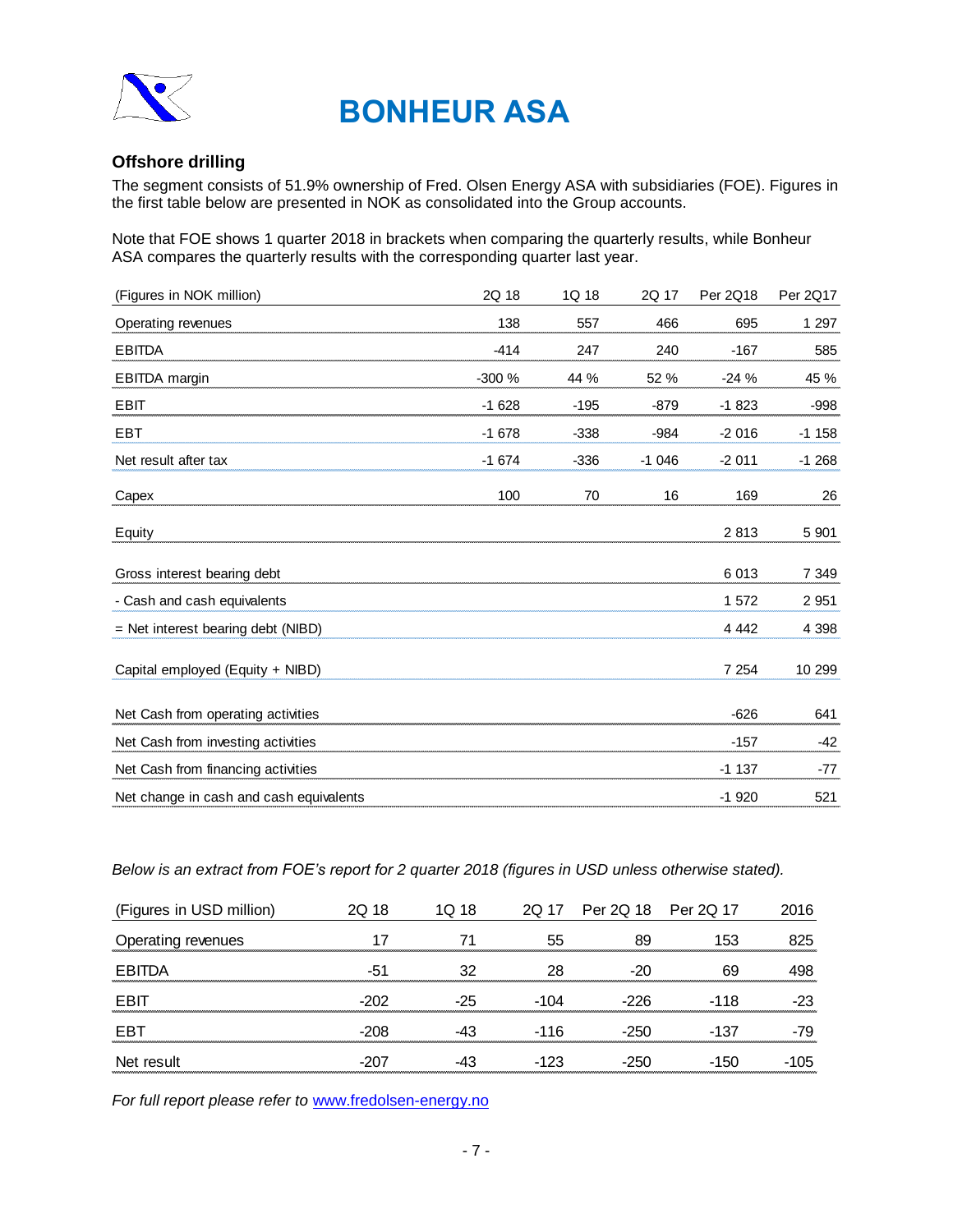

All financial figures in USD

## *"FINANCIAL INFORMATION (1st quarter 2018 and 1st half year 2017 in brackets)*

Operating revenues in the quarter were 17.3 million (71.4 million), a decrease of 54.1 million compared with the previous quarter. The revenues for the offshore drilling division were 5.9 million, compared to 63.7 million previous quarter. The decrease in revenues within the offshore drilling division is mainly due to Q1 booking of the remaining part of the termination fee received for Bolette Dolphin, partly offset by commencement of contract for Blackford Dolphin. Revenues within the engineering and fabrication division were 11.4 million compared to 7.7 million in first quarter. The increase in revenue is due to higher activity at the yard.

Operating costs were 68.7 million (39.6 million), an increase of 29.1 million compared with previous quarter. Operating costs within the offshore drilling division increased by 22.1 million. The main reason for the increase was a write down of inventories for Belford Dolphin of 20.9 million and reactivation of Blackford Dolphin. Operating costs within the engineering and fabrication division were 16.6 million compared to 9.6 million in first quarter.

Operating profit before depreciation (EBITDA) was - 51.4 million (31.8 million). EBITDA for the half year was - 19.6 million (69.3 million).

Depreciation and impairment amounted to - 150.1 million (- 56.4 million), including a non-cash impairment charge of 96.7 million related to Belford Dolphin. For the half year, depreciation and impairment amounted to 206.5 million (187.1 million).

Operating profit after depreciation and impairment (EBIT) was - 201.5 million (- 24.6 million). EBIT for the half year was - 226.1 million (- 117.8 million).

Net financial items were - 6.2 million (- 18.2 million). Net financial items for the half year were - 24.4 million (- 18.8 million).

Profit before tax was - 207.7 million (-42.8 million). Profit before tax for the half year was - 250.5 million (- 136.6 million).

Net profit, including an estimated tax gain of 0.5 million (0.2 million), was - 207.2 million (- 42.6 million). Net profit for the half year, including an estimated tax gain of 0.7 million (charge of 13.0 million), was - 249.8 million (- 81.2 million).

Basic earnings per share were - 3.12 (- 0.64).

Basic earnings per share for the half year were - 3.76 (- 2.25)."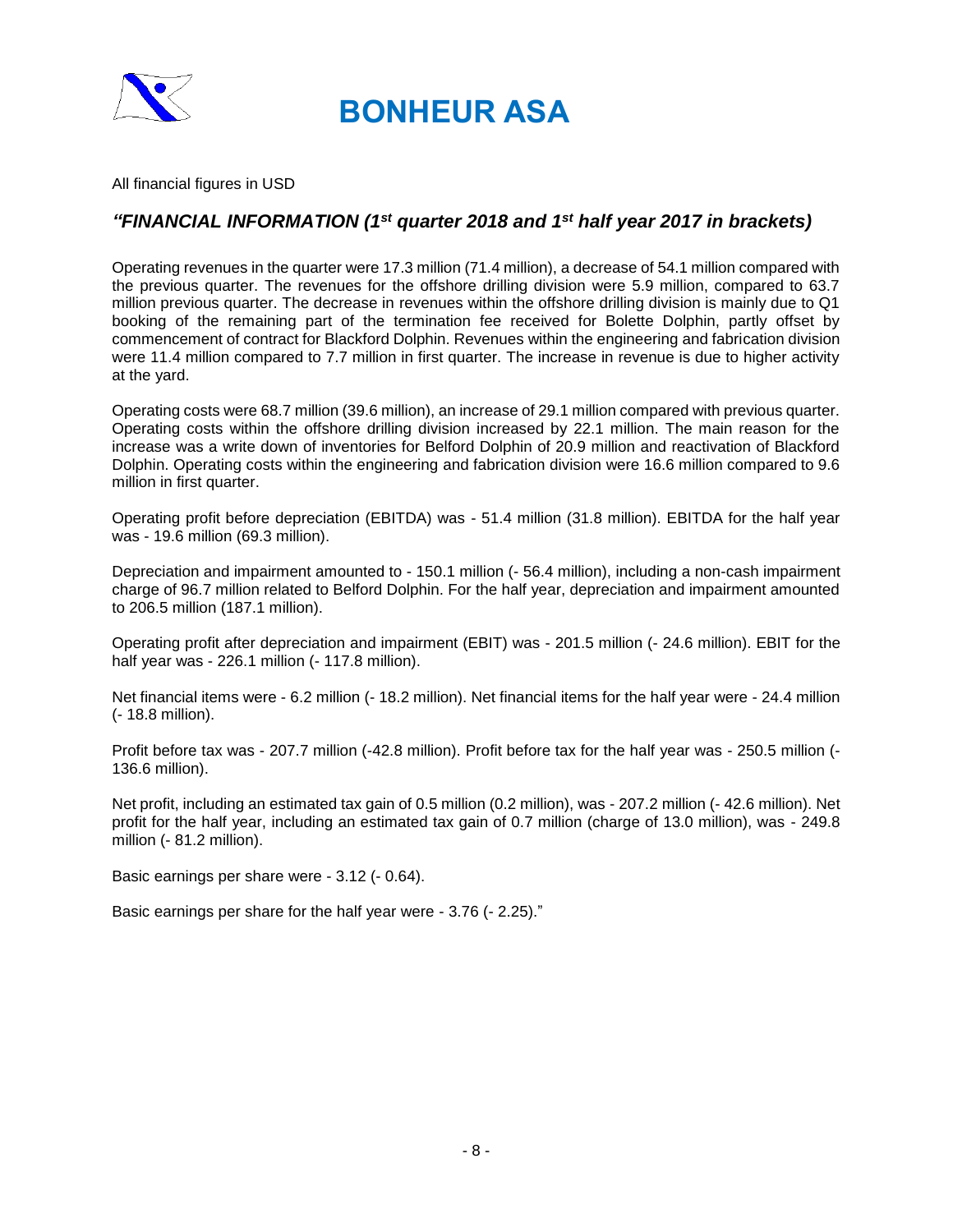

### **Cruise**

Cruise consists of 100% ownership of Fred. Olsen Cruise Lines Ltd, with subsidiaries (FOCL), located in the UK.

FOCL owns and operates four cruise ships, MV Black Watch, MV Braemar, MV Boudicca, and MV Balmoral. In the quarter MV Brabant a chartered vessel carrying out river cruises, was in operation from April.

| (Figures in NOK million)                                                                                                                                                                                                                                                                                                                                                                                                                                                                                                                                                                                                                                                                                                                                                                                                                                                                                              | 2Q 18        | 2Q 17 | Per 2Q 18 | Per 2Q 17 |
|-----------------------------------------------------------------------------------------------------------------------------------------------------------------------------------------------------------------------------------------------------------------------------------------------------------------------------------------------------------------------------------------------------------------------------------------------------------------------------------------------------------------------------------------------------------------------------------------------------------------------------------------------------------------------------------------------------------------------------------------------------------------------------------------------------------------------------------------------------------------------------------------------------------------------|--------------|-------|-----------|-----------|
| <b>Operating revenues</b>                                                                                                                                                                                                                                                                                                                                                                                                                                                                                                                                                                                                                                                                                                                                                                                                                                                                                             | 617          | 574   | 1 1 5 0   | 1053      |
| EBITDA                                                                                                                                                                                                                                                                                                                                                                                                                                                                                                                                                                                                                                                                                                                                                                                                                                                                                                                | 123          | 139   | 158       | 158       |
| <b>EBITDA</b> margin                                                                                                                                                                                                                                                                                                                                                                                                                                                                                                                                                                                                                                                                                                                                                                                                                                                                                                  | 20%          | 24 %  | 14%       | 15%       |
| <b>EBIT</b>                                                                                                                                                                                                                                                                                                                                                                                                                                                                                                                                                                                                                                                                                                                                                                                                                                                                                                           | 59           | 79    | 37        | 40        |
| <b>EBT</b>                                                                                                                                                                                                                                                                                                                                                                                                                                                                                                                                                                                                                                                                                                                                                                                                                                                                                                            | 78           | 55    | 37        | 0         |
| Net result after tax                                                                                                                                                                                                                                                                                                                                                                                                                                                                                                                                                                                                                                                                                                                                                                                                                                                                                                  | 78           | 55    | 37        | 0         |
| Capex                                                                                                                                                                                                                                                                                                                                                                                                                                                                                                                                                                                                                                                                                                                                                                                                                                                                                                                 | $\mathbf{1}$ | 13    | 85        | 21        |
| Equity                                                                                                                                                                                                                                                                                                                                                                                                                                                                                                                                                                                                                                                                                                                                                                                                                                                                                                                |              |       | 1 1 1 5   | 1 1 8 3   |
| Gross interest bearing debt                                                                                                                                                                                                                                                                                                                                                                                                                                                                                                                                                                                                                                                                                                                                                                                                                                                                                           |              |       | 0         | 0         |
| - Cash and cash equivalents                                                                                                                                                                                                                                                                                                                                                                                                                                                                                                                                                                                                                                                                                                                                                                                                                                                                                           |              |       | 693       | 772       |
| = Net interest bearing debt (NIBD)                                                                                                                                                                                                                                                                                                                                                                                                                                                                                                                                                                                                                                                                                                                                                                                                                                                                                    |              |       | $-693$    | -772      |
| Capital employed (Equity + NIBD)                                                                                                                                                                                                                                                                                                                                                                                                                                                                                                                                                                                                                                                                                                                                                                                                                                                                                      |              |       | 422       | 412       |
| Net Cash from operating activities                                                                                                                                                                                                                                                                                                                                                                                                                                                                                                                                                                                                                                                                                                                                                                                                                                                                                    |              |       | 226       | 238       |
| Net Cash from investing activities                                                                                                                                                                                                                                                                                                                                                                                                                                                                                                                                                                                                                                                                                                                                                                                                                                                                                    |              |       | -84       | -21       |
| Net Cash from financing activities                                                                                                                                                                                                                                                                                                                                                                                                                                                                                                                                                                                                                                                                                                                                                                                                                                                                                    |              |       | 0         | 0         |
| Net change in cash and cash equivalents                                                                                                                                                                                                                                                                                                                                                                                                                                                                                                                                                                                                                                                                                                                                                                                                                                                                               |              |       | 142       | 216       |
| Operating revenue in the quarter were NOK 617 million (NOK 574 million). Operating result before<br>depreciation and finance (EBITDA) was NOK 123 million (NOK 139 million). Operating costs in the<br>quarter was higher than same quarter last year, mainly related to vessel operation costs, cost of sales<br>and onboard expenses.<br>During the quarter, <b>Black Watch</b> has concluded the World Cruise, and completed various Norway/<br>Iceland cruises, Azores/ Mediterranean cruises, and a Scotland cruise. Boudicca has completed a<br>European city mystery cruise, German waterways cruises, north to Norway and Scotland/ Ireland cruis<br>and a long 22 night cruise to Italy. Braemar has completed 3 French river cruises, an Ireland cruise, a<br>various Norway and European cruises. Balmoral completed various Norway and European cruises, a<br>Baltic cruise, before reposition to Rosyth. |              |       |           |           |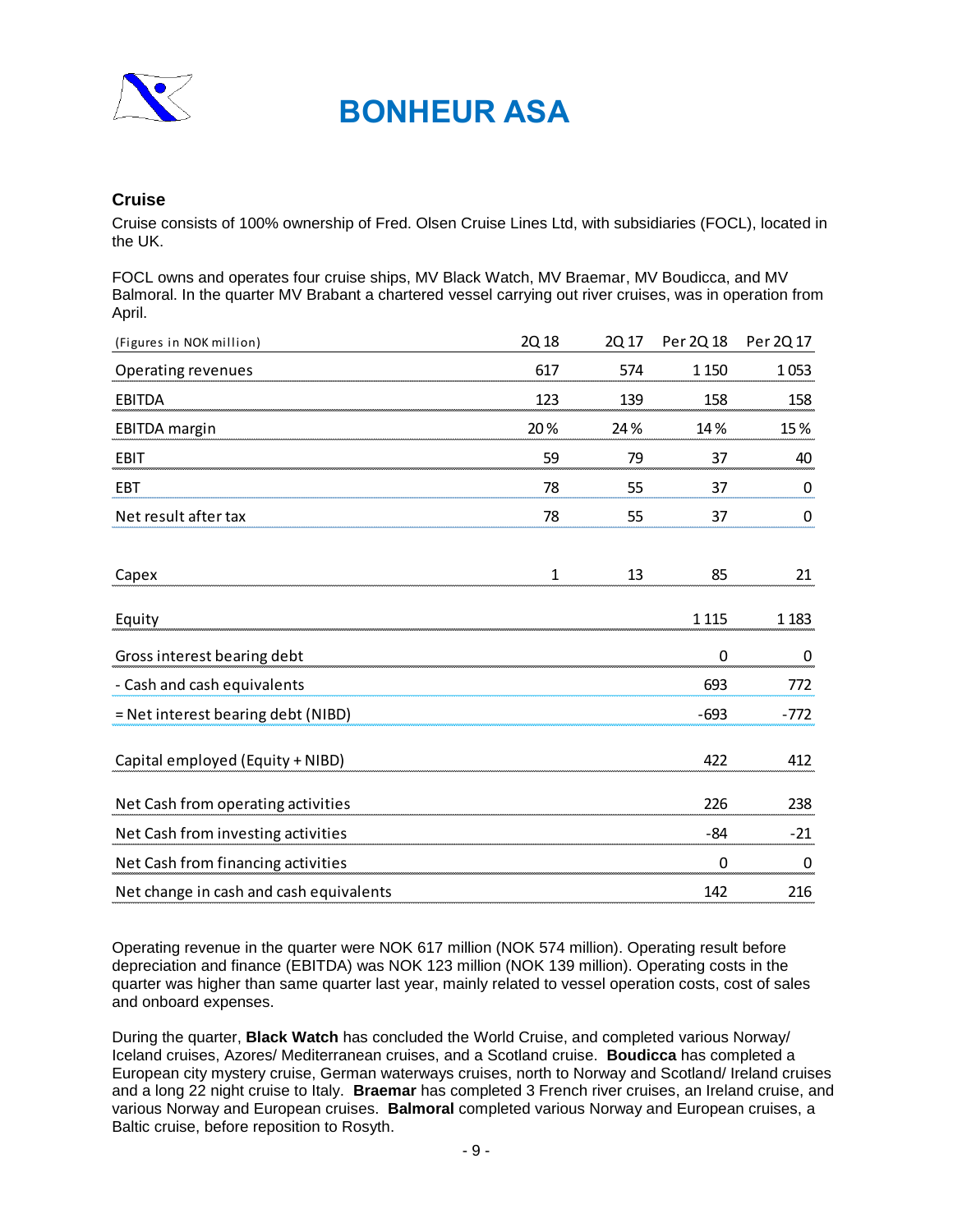

The number of passenger days totaled 285 940 for the quarter (274 346), an increase of 4 %. Net ticket income per diem (GBP) was on same level compared to the corresponding quarter last year.

For the first half year, Cruise had operating revenues of NOK 1 150 million (NOK 1 053 million). EBITDA were NOK 158 million (NOK 158 million). Total number of passenger days was 540 650, a decrease of 1% or 5 330 passenger days from the corresponding period last year. Net ticket income per diem (GBP) was 3% higher in 1 half year 2018 compared to the same period in 2017.

### **Other investments**

Other investments mainly consists of an ownership of 54.0% of NHST Media Group AS, 12.6% of Koksa Eiendom AS as well as 100% of the service companies Fred. Olsen Insurance Services AS and Fred. Olsen Travel AS.

### **NHST Media Group AS**

NHST Media Group AS have four main business segments, Norwegian publications (Dagens Næringsliv and Morgenbladet), MyNewsdesk, Global Publications (Tradewinds, Upstream, Intrafish Media, Recharge and Europower) and Nautical Charts.

NHST Media Group AS achieved a turnover of NOK 332 million in the quarter (NOK 335 million). The turnover was stabile compared to the same quarter last year. Advertising income was down by 7% compared to 2Q 2017. Subscription revenues are still increasing, but slower due to a drop of 2% for MyNewsdesk compared to the previous year.

The result before depreciation (EBITDA) for the quarter was positive with NOK 24 million (NOK 36 million in 2Q 2017).

The result before depreciation (EBITDA) for the first half of 2018 was positive with NOK 7.8 million (NOK 48 million in 2017).

## **Other information**

### **Capital and financing**

In 2Q 2018 capex were NOK 138 million, of which NOK 100 million relates to Offshore drilling, mainly related to reactivation of Blackford Dolphin and NOK 32 million within Shipping/Offshore wind related to crane extension for Bold Tern. Only minor capex within the other segments this quarter.

Gross interest bearing debt of the Group of companies as per end of 2Q 2018 was NOK 14 118 million, an decrease of NOK 376 million since year end 2017. Cash and cash equivalents amounted to NOK 8 302 million, a decrease of NOK 291 million since year end 2017. Net interest bearing debt (Gross interest bearing debt less Cash and cash equivalents (NIBD)) of the Group of companies as at 30 June 2018 was NOK 5 817 million, a decrease of NOK 85 million since year end 2017. As per 30 June 2018, the equity to asset ratio was 34% compared with 37% at year-end 2017.

The debt attributable to Renewable energy fully relates to project financing within the corporate structure of its 51% owned subsidiaries FOWL and FOCBH.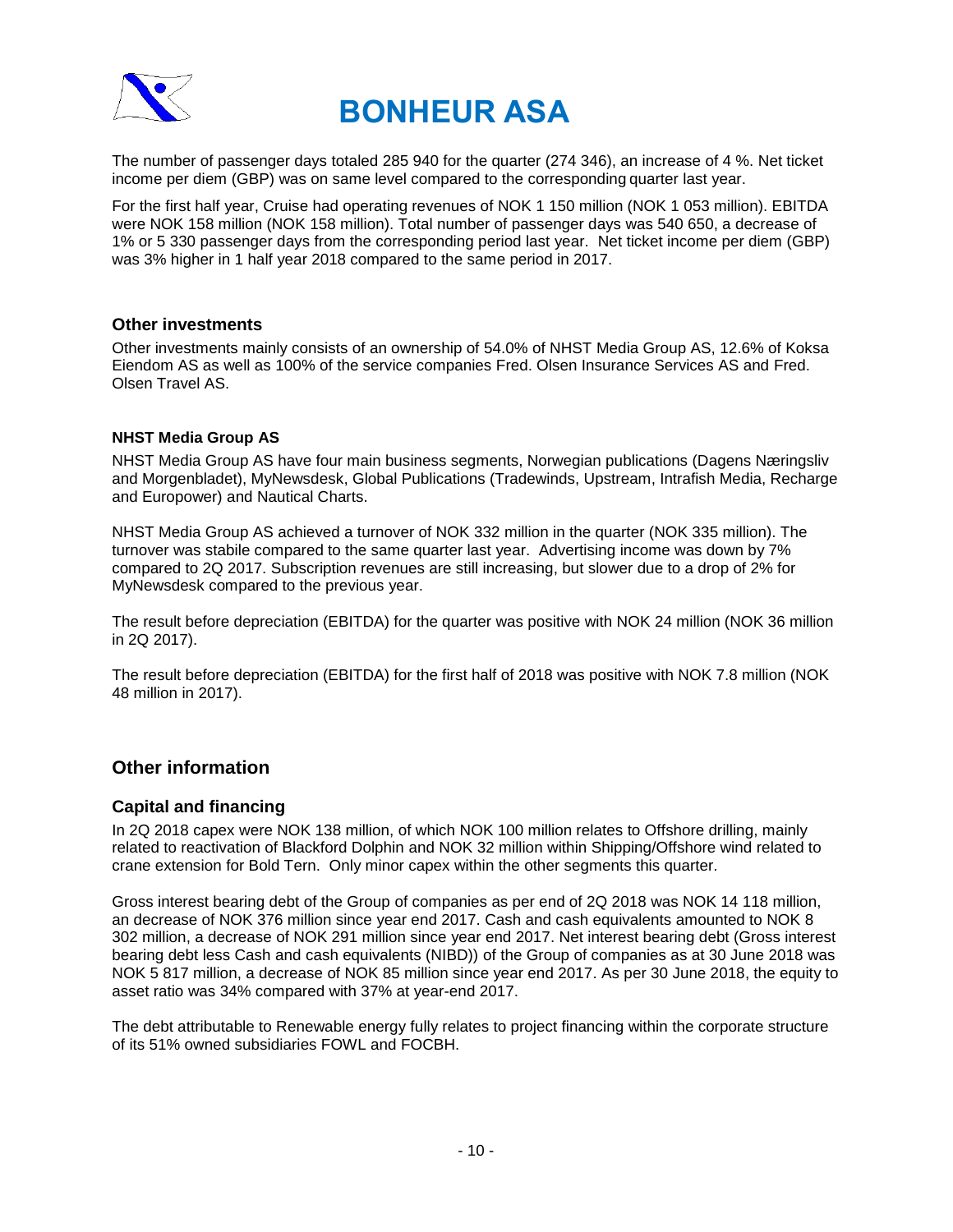

### For a detailed split per segment, see the table below:

| (NOK million)                                                                                                                                                                                                                                                                                                                                                                                                                                                                                        |                                                | Renewable | Shipping /                                                 | Offshore                                              |                                              |            | 30.06.2018                       | 31.03.2018 |  |  |  |  |
|------------------------------------------------------------------------------------------------------------------------------------------------------------------------------------------------------------------------------------------------------------------------------------------------------------------------------------------------------------------------------------------------------------------------------------------------------------------------------------------------------|------------------------------------------------|-----------|------------------------------------------------------------|-------------------------------------------------------|----------------------------------------------|------------|----------------------------------|------------|--|--|--|--|
|                                                                                                                                                                                                                                                                                                                                                                                                                                                                                                      |                                                | Energy    | Offshore wind                                              | Drilling                                              | Cruise                                       | Other/Elim | Total                            | Total      |  |  |  |  |
| Gross interest bearing liabilities                                                                                                                                                                                                                                                                                                                                                                                                                                                                   |                                                | 4 8 4 1   | 1 550                                                      | 6013                                                  | $\mathbf 0$                                  | 1 7 1 4    | 14 118                           | 12715      |  |  |  |  |
| Cash and cash equivalents                                                                                                                                                                                                                                                                                                                                                                                                                                                                            |                                                | 3 2 1 0   | 153                                                        | 1572                                                  | 693                                          | 2674       | 8 3 0 2                          | 6716       |  |  |  |  |
| Net interest bearing liabilities *)                                                                                                                                                                                                                                                                                                                                                                                                                                                                  |                                                | 1 631     | 1 3 9 7                                                    | 4 4 4 2                                               | $-693$                                       | -960       | 5817                             | 5 9 9 9    |  |  |  |  |
| Equity                                                                                                                                                                                                                                                                                                                                                                                                                                                                                               |                                                | 2 9 6 5   | 1 1 8 7                                                    | 2813                                                  | 1 1 1 5                                      | 1 302      | 9 3 8 0                          | 10 297     |  |  |  |  |
| Capital employed                                                                                                                                                                                                                                                                                                                                                                                                                                                                                     |                                                | 4 5 9 5   | 2 5 8 3                                                    | 7 2 5 4                                               | 422                                          | 342        | 15 197                           | 16 29 6    |  |  |  |  |
|                                                                                                                                                                                                                                                                                                                                                                                                                                                                                                      | *) Intercompany loans included                 |           |                                                            |                                                       |                                              |            |                                  |            |  |  |  |  |
| <b>Annual General meeting / Dividend</b>                                                                                                                                                                                                                                                                                                                                                                                                                                                             |                                                |           |                                                            |                                                       |                                              |            |                                  |            |  |  |  |  |
| At the Annual General Meeting in Bonheur ASA on 30 May 2018, the proposed dividend payment of NOK<br>2.00 per share was approved. The dividend was paid on 11 June 2018, and amounted to NOK 85 million<br>in total.                                                                                                                                                                                                                                                                                 |                                                |           |                                                            |                                                       |                                              |            |                                  |            |  |  |  |  |
| Statement by the Board of Directors and the Managing Director<br>The Board of Directors and the Managing Director have today considered and approved the condensed<br>consolidated interim report of Bonheur ASA as at 30 June 2018 and for the first half year 2018 including<br>condensed consolidated comparative figures as at 30 June and for the first half-year 2017.                                                                                                                         |                                                |           |                                                            |                                                       |                                              |            |                                  |            |  |  |  |  |
| The interim report has been prepared in reference to IAS 34 "Interim Financial Reporting" as adopted by<br>the EU and additional Norwegian disclosure requirements for interim financial reports of listed public<br>limited companies.                                                                                                                                                                                                                                                              |                                                |           |                                                            |                                                       |                                              |            |                                  |            |  |  |  |  |
| To the best of our knowledge we consider the implemented accounting policies to be appropriate and in<br>accordance with applicable accounting standards. Accordingly, it is our view that the interim report gives<br>a true and fair view of the Group of companies' assets, liabilities and financial position as at 30 June 2018<br>and as at 30 June 2017 and of the results of the Group of companies' operations and cash flows for the<br>first half-year 2018 and the first half-year 2017. |                                                |           |                                                            |                                                       |                                              |            |                                  |            |  |  |  |  |
|                                                                                                                                                                                                                                                                                                                                                                                                                                                                                                      |                                                |           | Oslo, 12 July 2018<br>Bonheur ASA - the Board of Directors |                                                       |                                              |            |                                  |            |  |  |  |  |
| Fred. Olsen<br>Chairman<br>(sign)                                                                                                                                                                                                                                                                                                                                                                                                                                                                    | <b>Carol Bell</b><br><b>Director</b><br>(sign) |           | <b>Helen Mahy</b><br>Director<br>(sign)                    |                                                       | Andreas Mellbye<br><b>Director</b><br>(sign) |            | Nick Emery<br>Director<br>(sign) |            |  |  |  |  |
|                                                                                                                                                                                                                                                                                                                                                                                                                                                                                                      |                                                |           |                                                            | Anette S. Olsen<br><b>Managing Director</b><br>(sign) |                                              |            |                                  |            |  |  |  |  |

## **Annual General meeting / Dividend**

### **Statement by the Board of Directors and the Managing Director**

### Oslo, 12 July 2018 Bonheur ASA – the Board of Directors

- 11 - Anette S. Olsen Managing Director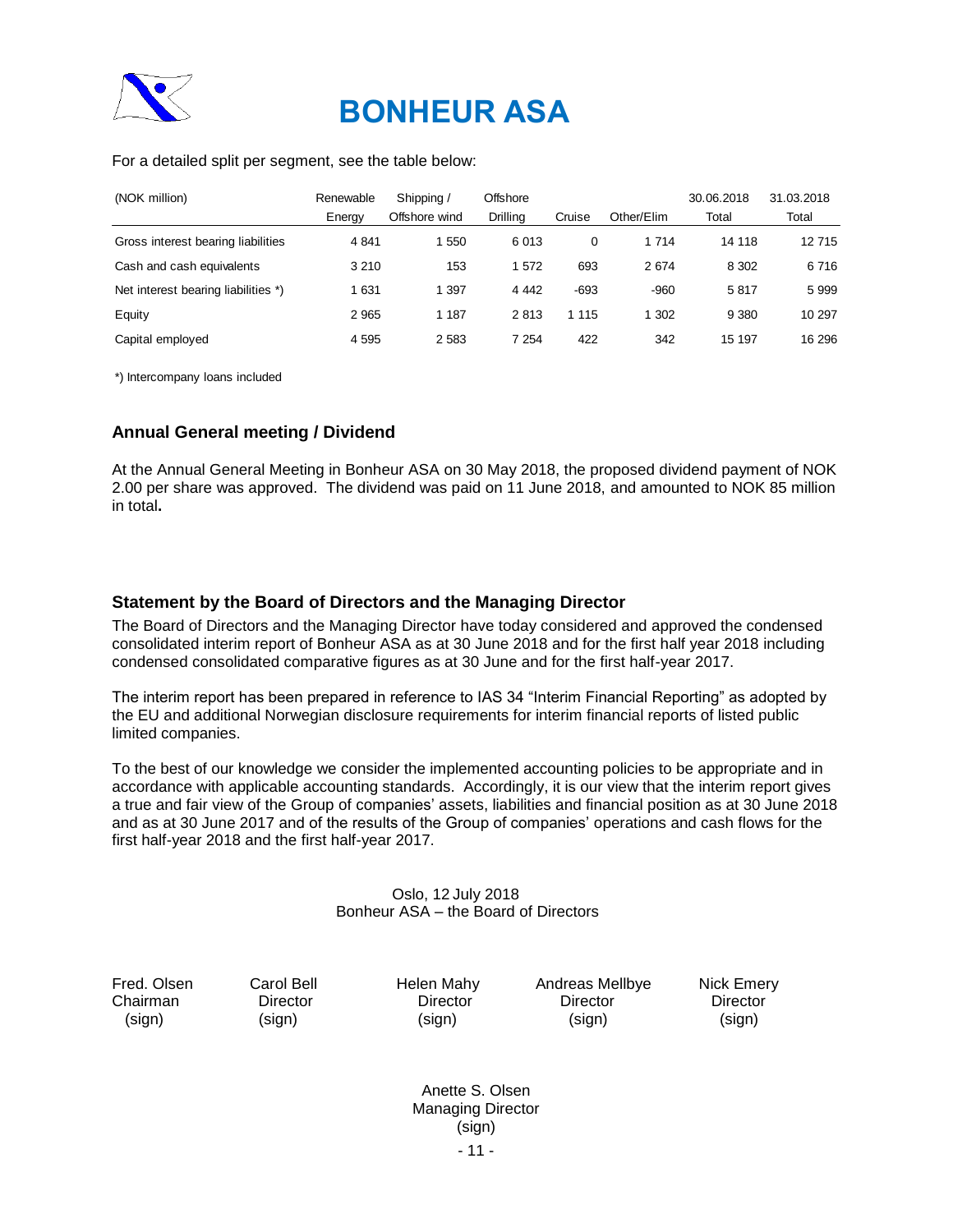

### **Condensed consolidated financial statements in accordance with IFRS**

## **Income statement - Group of companies**

| (NOK million) - unaudited                                           | Note | Apr-Jun<br>2018 | Apr-Jun<br>2017 | Jan-Jun<br>2018 | Jan-Jun<br>2017 | Jan-Dec<br>2017 |
|---------------------------------------------------------------------|------|-----------------|-----------------|-----------------|-----------------|-----------------|
| Revenues                                                            | 4    | 1799.9          | 2 0 3 6.3       | 3 768.4         | 4 389.2         | 8 633.3         |
| Operating costs                                                     |      | $-1864.1$       | $-1,341.3$      | $-3393.7$       | $-3004.7$       | $-6$ 192.7      |
| Operating result before depreciation and impairment losses (EBITDA) | 4    | $-64.2$         | 695.1           | 374.7           | 1 384.5         | 2 440.6         |
| Depreciation / Impairment losses                                    |      | $-1468.9$       | $-1,347.0$      | $-2$ 156.8      | $-2029.0$       | $-3385.3$       |
| Operating result (EBIT)                                             | 4    | $-1$ 533.0      | $-652.0$        | $-1782.1$       | $-644.5$        | $-944.8$        |
| Share of result from associates                                     |      | 2.6             | $-3.9$          | $-0.3$          | $-6.9$          | $-17.2$         |
| Result before finance                                               |      | $-1530.4$       | $-655.9$        | $-1782.4$       | $-651.4$        | $-962.0$        |
| Financial income                                                    |      | 70.6            | 175.8           | 175.4           | 287.9           | 492.6           |
| Financial expenses                                                  |      | $-230.2$        | $-237.1$        | $-569.2$        | $-471.2$        | $-989.8$        |
| Net financial income / expense (-)                                  |      | $-159.6$        | $-61.3$         | $-393.8$        | $-183.4$        | $-497.2$        |
| Result before tax (EBT)                                             |      | $-1690.0$       | $-717.2$        | $-2$ 176.2      | $-834.8$        | $-1459.2$       |
| Income tax expense                                                  | 6    | $-10.8$         | $-94.9$         | $-27.6$         | $-125.4$        | $-317.7$        |
| Net result                                                          |      | $-1700.9$       | $-812.1$        | $-2203.8$       | $-960.1$        | $-1776.9$       |
| Hereof attributable to non-controlling interests 1)                 |      | $-842.3$        | $-487.2$        | $-938.1$        | $-530.0$        | $-912.7$        |
| Hereof attributable to shareholders of the parent company           |      | $-858.6$        | $-324.9$        | $-1265.7$       | $-430.1$        | $-864.2$        |
| Basic earnings / Diluted earnings per share (NOK)                   |      | $-20.2$         | $-7.6$          | $-29.8$         | $-10.1$         | $-20.3$         |

1) The non-controlling interests mainly consist of 47.74% of Fred. Olsen Energy ASA, , 44.06% of NHST Media Group AS, % of Fred. Olsen Wind Limited (UK) and 49% of Fred. Olsen CBH Limited (FOCBH) (UK).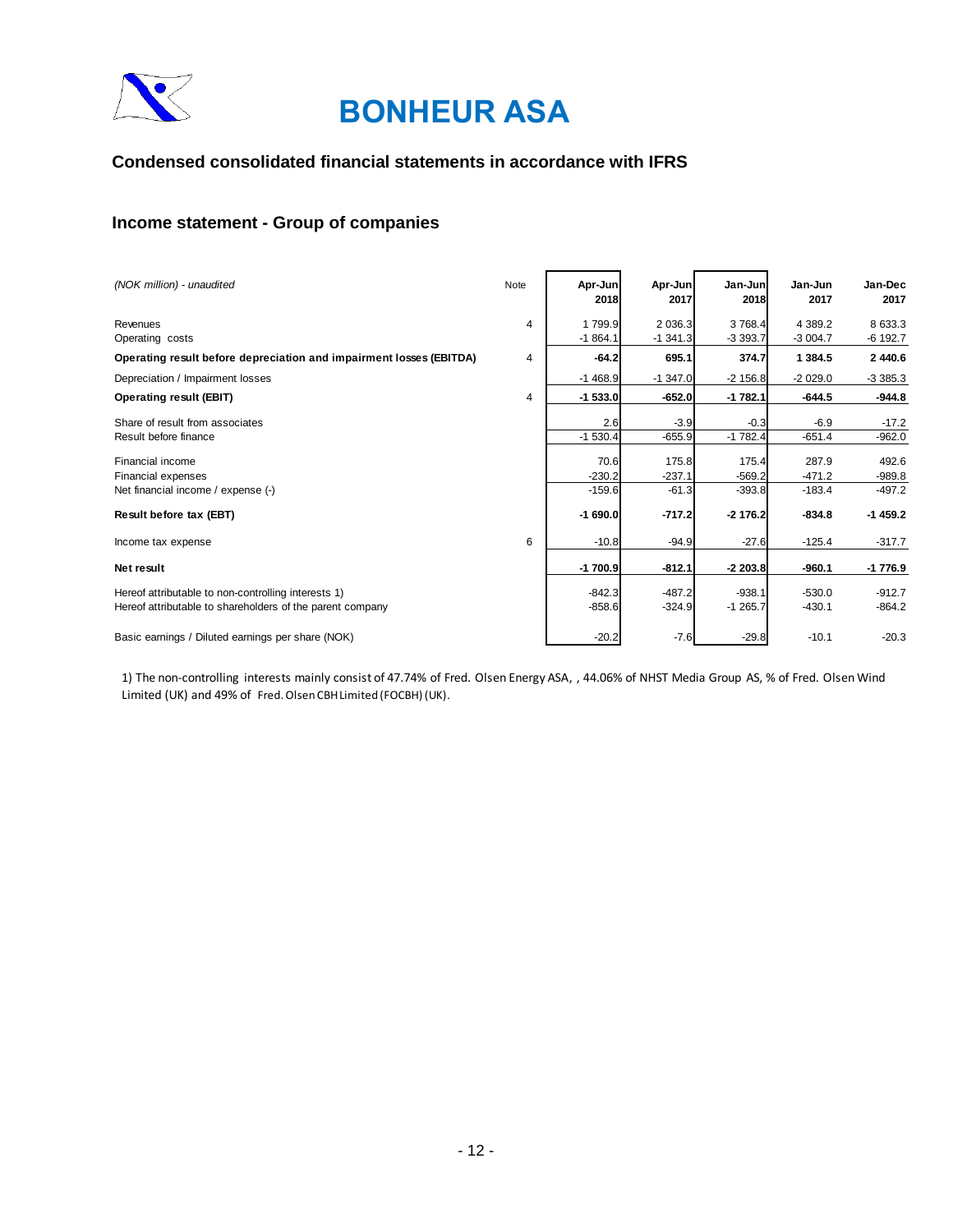

## **Statement of comprehensive income – Group of companies**

| (NOK million) - unaudited                                           | Apr-Jun   | Apr-Jun  | Jan-Jun   | Jan-Jun   |
|---------------------------------------------------------------------|-----------|----------|-----------|-----------|
|                                                                     | 2018      | 2017     | 2018      | 2017      |
| Net Result after tax for the period                                 | $-1700.9$ | $-812.1$ | $-2203.8$ | $-960.1$  |
| Other comprehensive income:                                         |           |          |           |           |
| Items that will not be reclassified to profit or loss               |           |          |           |           |
| Other comprehensive income for the period                           | $-0.5$    | 1.6      | $-2.9$    | $-2.8$    |
| Total items that will not be reclassified to profit or loss         | $-0.5$    | 1.6      | $-2.9$    | $-2.8$    |
| Items that may be reclassified subsequently to profit or loss       |           |          |           |           |
| Foreign exchange translation effects:                               |           |          |           |           |
| - Foreign currency translation differences for foreign operations   | 135.9     | $-51.0$  | $-203.8$  | $-59.3$   |
| Fair value effects related to financial instruments:                |           |          |           |           |
| - Net change in fair value of available-for-sale financial assets   | 3.9       | $-9.8$   | $-5.3$    | $-5.6$    |
| Income tax on other comprehensive income                            | 0.0       | 0.2      | 0.0       | 0.0       |
| Total items that may be reclassified subsequently to profit or loss | 139.8     | $-60.6$  | $-209.0$  | $-64.8$   |
|                                                                     |           |          |           |           |
| Other comprehensive income for the period, net of income tax        | 139.3     | $-59.0$  | $-212.0$  | $-67.7$   |
| Total comprehensive income for the period                           | $-1561.6$ | $-871.1$ | $-2415.8$ | $-1027.8$ |
| Attributable to:                                                    |           |          |           |           |
| Equity holders of the parent                                        | $-829.9$  | $-345.5$ | $-1455.4$ | $-452.1$  |
| Non-controlling interests 1)                                        | $-731.6$  | $-525.6$ | $-960.4$  | $-575.7$  |
| Total comprehensive income for the period                           | $-1561.6$ | $-871.1$ | $-2415.8$ | $-1027.8$ |

1) As at 30 June 2018 the non-controlling interests consist of 47.74% of Fred. Olsen Energy ASA, 44.06% of NHST Media Group AS, 49.00% of Fred. Olsen Wind Limited (UK) and 49% of Fred. Olsen CBH Limited (UK).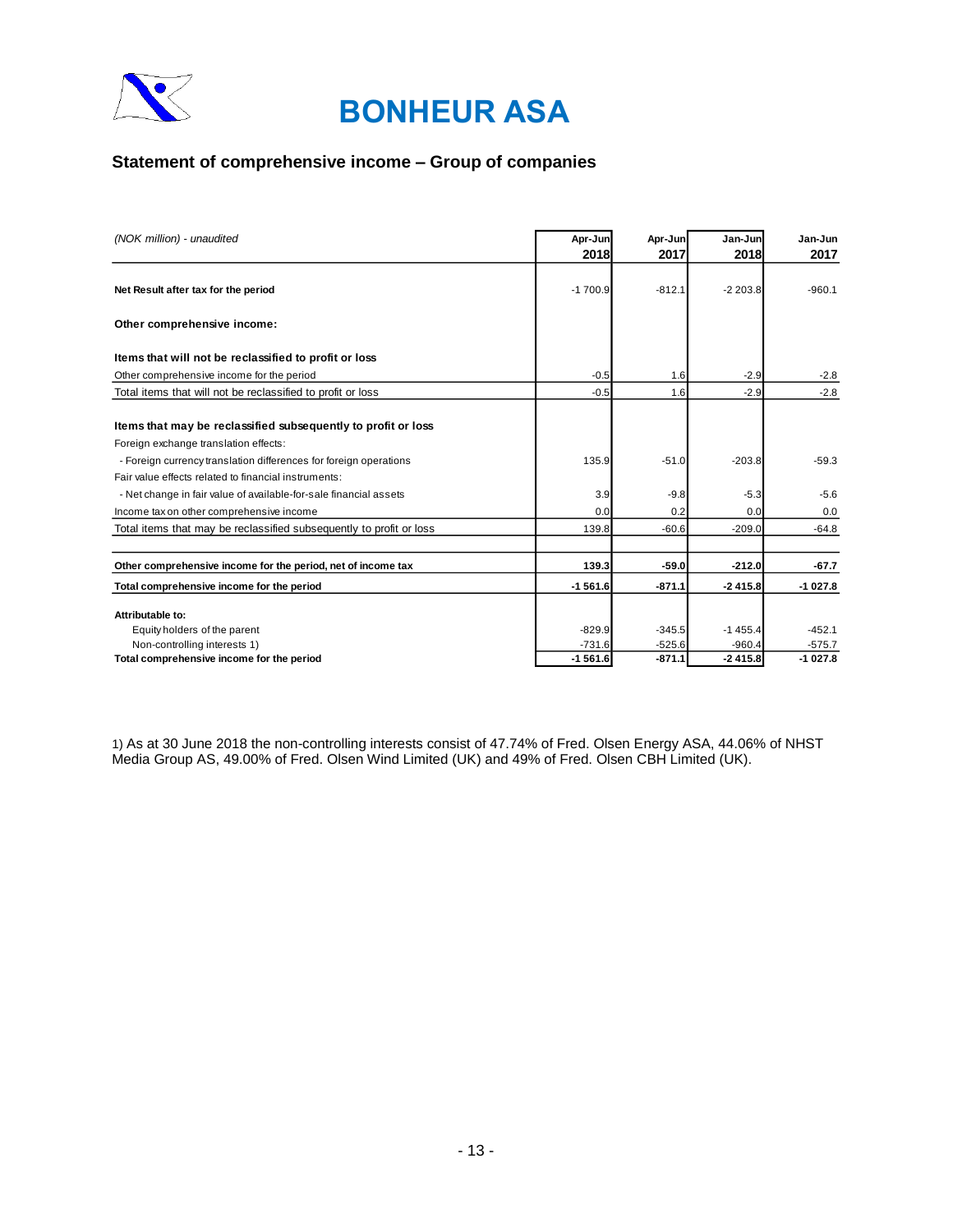

## **Statement of financial position – Group of companies**

| (NOK million) - unaudited                              | <b>Notes</b> | 30.06.2018 | 30.06.2017  | 31.12.2017  |
|--------------------------------------------------------|--------------|------------|-------------|-------------|
| Intangible fixed assets                                | 3            | 941.7      | 936.3       | 919.0       |
| Deferred tax asset                                     |              | 141.9      | 292.8       | 212.7       |
| Property, plant and equipment                          | 2            | 15 427.6   | 18 399.1    | 17 580.6    |
| Investments in associates                              |              | 67.5       | 70.0        | 63.8        |
| Other financial fixed assets                           |              | 468.8      | 401.1       | 467.0       |
| <b>Non-current assets</b>                              |              | 17 047.5   | 20 099.3    | 19 243.2    |
| Inventories and consumable spare parts                 |              | 851.6      | 1 1 2 0.5   | 1 0 27.9    |
| Trade and other receivables                            |              | 1 528.6    | 1 469.1     | 1 595.5     |
| Cash and cash equivalents                              |              | 8 301.7    | 8 136.1     | 8 5 9 2.6   |
| <b>Current assets</b>                                  |              | 10 682.0   | 10 725.7    | 11 216.0    |
| <b>Total assets</b>                                    |              | 27 729.5   | 30 825.0    | 30 459.2    |
| Share capital                                          |              | 53.2       | 53.2        | 53.2        |
| Share premium reserve                                  |              | 143.3      | 143.3       | 143.3       |
| Retained earnings                                      |              | 7 508.8    | 8727.9      | 8 3 1 7 . 6 |
| Equity owned by the shareholders in the parent company |              | 7 705.2    | 8 9 24.3    | 8 5 1 4 . 1 |
| Non-controlling interests 1)                           |              | 1 675.0    | 3 0 7 5 . 9 | 2 637.0     |
| <b>Equity</b>                                          |              | 9 380.2    | 12 000.3    | 11 151.1    |
| Non-current interest bearing liabilities               | 5            | 7 145.0    | 13 28 6.9   | 12 201.0    |
| Other non-current liabilities                          |              | 1709.0     | 1 690.3     | 1 804.3     |
| <b>Non-current liabilities</b>                         |              | 8 8 5 4.0  | 14 977.2    | 14 005.4    |
|                                                        |              |            |             |             |
| Current interest bearing liabilities                   | 5            | 6 973.4    | 1 485.4     | 2 2 9 3 . 3 |
| Other current liabilities                              |              | 2 522.0    | 2 3 6 2.2   | 3 009.4     |
| <b>Current liabilities</b>                             |              | 9 4 9 5.3  | 3 847.6     | 5 302.8     |
| <b>Total equity and liabilities</b>                    |              | 27 729.5   | 30 825.0    | 30 459.2    |

#### **Oslo, 12 July 2018**

*Bonheur ASA - the Board of Directors*

| Fred. Olsen | Carol Bell | Nick Emery | Helen Mahy | Andreas Mellbye                      |
|-------------|------------|------------|------------|--------------------------------------|
| Chairman    | Director   | Director   | Director   | Director                             |
|             |            |            |            | Anette S. Olsen<br>Managing Director |

1) The non-controlling interests mainly consist of 47.74% of Fred. Olsen Energy ASA, 44.06% of NHST Media Group AS , 49.00% of Fred. Olsen Wind Limited (UK) and 49% of Fred. Olsen CBH Limited (UK).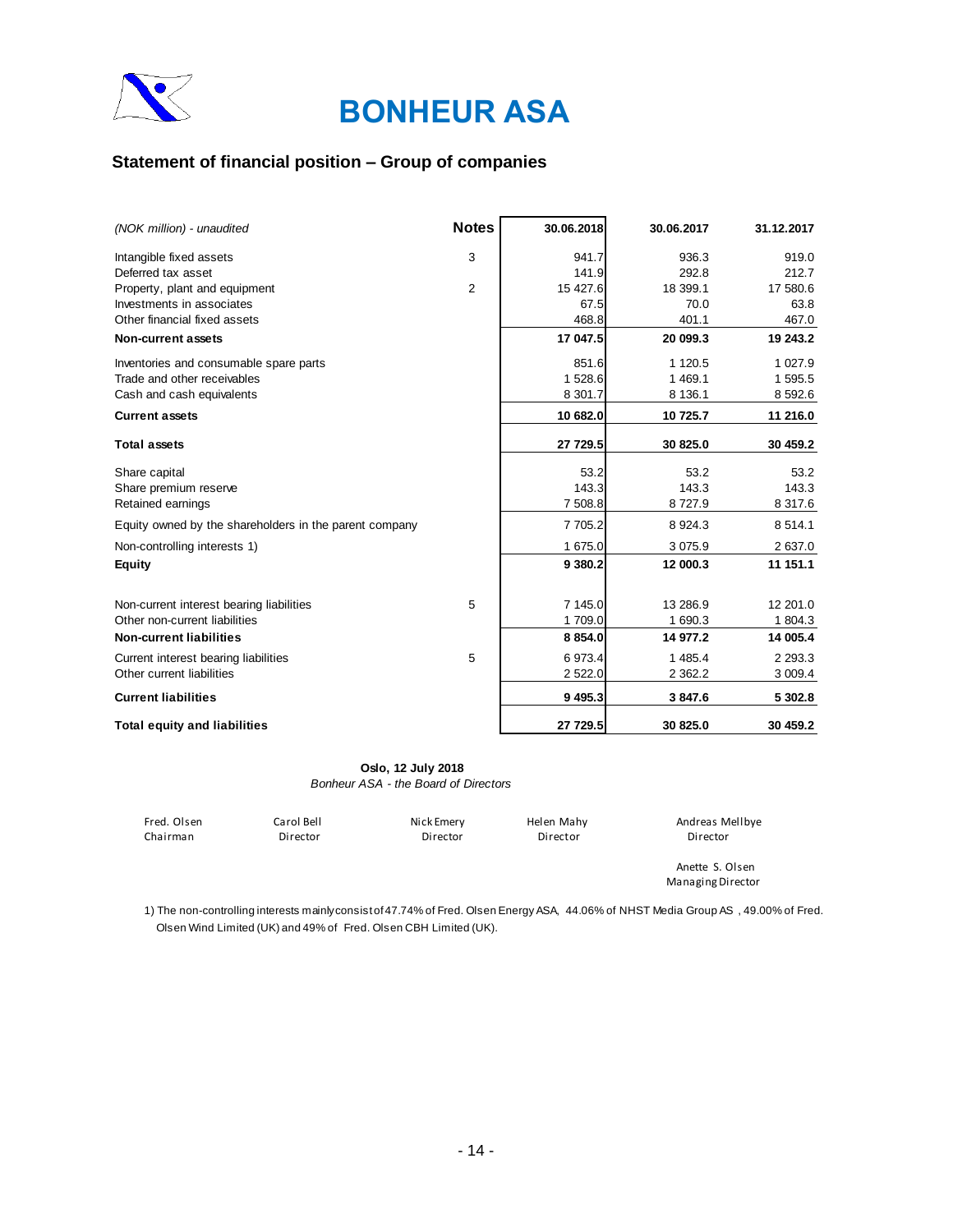

## **Statement of changes in equity – Group of companies**

| (NOK million) - unaudited                               |         |         |             |            |            |           | Non-        |           |
|---------------------------------------------------------|---------|---------|-------------|------------|------------|-----------|-------------|-----------|
|                                                         | Share   | Share   | Translation | Fair value | Retained   |           | controlling | Total     |
|                                                         | Capital | premium | reserve     | reserve    | earnings   | Total     | interests   | equity    |
| Balance at 1 January 2017                               | 53.2    | 143.3   | 1 1 6 7 . 6 | 43.0       | 8 0 5 4 .4 | 9461.5    | 3653.3      | 13 114.8  |
| Total comprehensive loss for the period                 | 0.0     | 0.0     | 27.9        | $-5.5$     | $-474.5$   | $-452.1$  | $-575.7$    | $-1027.8$ |
| Dividends to shareholders in parent company             | 0.0     | 0.0     | 0.0         | 0.0        | $-85.1$    | $-85.1$   | 0.0         | $-85.1$   |
| Dividends to non-controlling interests in subsidiaries  | 0.0     | 0.0     | 0.0         | 0.0        | 0.0        | 0.0       | $-1.6$      | $-1.6$    |
| Balance at 30 June 2017                                 | 53.2    | 143.3   | 1 1 9 5 . 5 | 37.5       | 7494.9     | 8924.3    | 3075.9      | 12 000.3  |
|                                                         |         |         |             |            |            |           |             |           |
| Balance at 1 January 2018                               | 53.2    | 143.3   | 1 202.0     | 30.0       | 7 085.6    | 8514.1    | 2637.0      | 11 151.1  |
| Total comprehensive income for the period               | 0.0     | 0.0     | $-179.9$    | $-5.2$     | $-1270.3$  | $-1455.4$ | $-960.4$    | $-2415.8$ |
| Effect from transactions with non-controlling interests | 0.0     | 0.0     | 0.0         | 0.0        | 731.6      | 731.6     | 0.0         | 731.6     |
| Dividends to shareholders in parent company             | 0.0     | 0.0     | 0.0         | 0.0        | $-85.1$    | $-85.1$   | 0.0         | $-85.1$   |
| Dividends to non-controlling interests in subsidiaries  | 0.0     | 0.0     | 0.0         | 0.0        | 0.0        | 0.0       | $-1.6$      | $-1.6$    |
| Balance at 30 June 2018                                 | 53.2    | 143.3   | 1022.2      | 24.8       | 6461.8     | 7705.2    | 1675.0      | 9380.2    |

#### **Share capital and share premium**

| Par value per share     | NOK 1.25   |
|-------------------------|------------|
| Number of shares issued | 42 531 893 |

#### **Translation reserve**

The reserve represents exchange differences resulting from the consolidation of subsidiaries and associated companies having other functional currencies than NOK.

### **Fair value reserve**

The reserve includes the cumulative net change in the fair value of available-for-sale investments until the investment is derecognised.

#### **Non-controlling interests**

As at 30 June 2018 the non-controlling interests consist of 47.74% of Fred. Olsen Energy ASA, 44.06% of NHST Media Group AS, 49,00% of Fred. Olsen Wind Limited (UK) and 49.00% of Fred. Olsen CBH Limited (UK).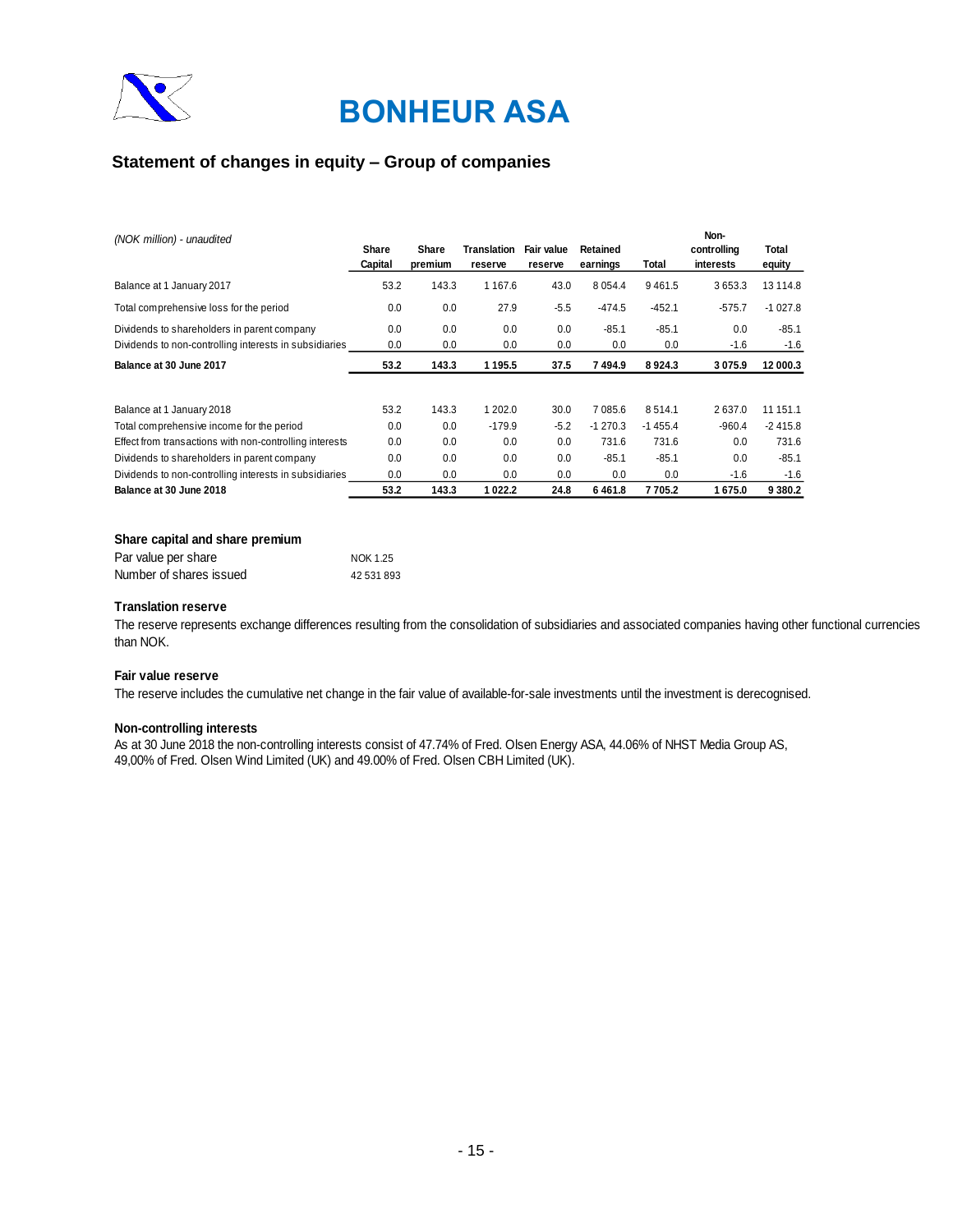

## **Consolidated statement of cash flow – Group of companies**

|                                                                                                                          |                | Jan-Jun              | Jan-Jun           |
|--------------------------------------------------------------------------------------------------------------------------|----------------|----------------------|-------------------|
| (NOK million) - unaudited                                                                                                | Note           | 2018                 | 2017              |
|                                                                                                                          |                |                      |                   |
| Cash flow from operating activities                                                                                      |                |                      |                   |
| Net result                                                                                                               |                | $-2203.8$            | $-960.1$          |
| Adjustments for:                                                                                                         |                |                      |                   |
| Depreciation, impairment losses                                                                                          | $\overline{2}$ | 2 156.8              | 2029.0            |
| Net of investment income, interest expenses and net unrealized foreign exchange gains<br>Share of result from associates |                | 290.3<br>0.3         | $-49.2$<br>6.9    |
| Net gain (-) / loss on sale of property, plant and equipment and other investments                                       |                | $-1.1$               | $-1.5$            |
| Tax expense                                                                                                              | 6              | 27.6                 | 125.4             |
| Cash generated before changes in working capital and provisions                                                          |                | 270.0                | 1 1 5 0 . 5       |
| Increase (-) / decrease in trade and other receivables                                                                   |                | 50.1                 | 653.8             |
| Increase / decrease (-) in current liabilities                                                                           |                | $-165.6$             | 3.1               |
|                                                                                                                          |                | 154.5                | 1 807.3           |
| Cash generated from operations<br>Interest paid                                                                          |                | $-287.8$             | $-314.1$          |
| Tax paid                                                                                                                 |                | $-131.9$             | $-115.9$          |
| Net cash from operating activities                                                                                       |                | $-265.2$             | 1 377.3           |
|                                                                                                                          |                |                      |                   |
| Cash flow from investing activities                                                                                      |                |                      |                   |
| Proceeds from sale of property, plant and equipment and other investments                                                |                | 141.1                | 68.1              |
| Interest and dividends received                                                                                          |                | 32.5                 | 123.5             |
| Acquisitions of property, plant and equipment and changes in other investments                                           |                | $-443.2$             | $-187.8$          |
| Net cash from investing activities                                                                                       |                | $-269.6$             | 3.9               |
|                                                                                                                          |                |                      |                   |
| Cash flow from financing activities                                                                                      |                |                      |                   |
| Net proceed from issue of shares in subsidiary                                                                           |                | 0.0                  | 7.6               |
| Proceed from sale of shares in subsidiary as part of financing                                                           |                | 630.3                | 0.0               |
| Increase in borrowings                                                                                                   |                | 1 268.4<br>$-1438.8$ | 498.8<br>$-876.7$ |
| Repayment of borrowings<br>Dividends paid                                                                                |                | -86.8                | -86.7             |
| Net cash from financing activities                                                                                       |                | 373.2                | -457.1            |
|                                                                                                                          |                | $-161.7$             |                   |
| Net increase in cash and cash equivalents                                                                                |                |                      | 924.1             |
| Cash and cash equivalents at 1 January                                                                                   |                | 8 592.6              | 7 228.0           |
| Effect of exchange rate fluctuations on cash held                                                                        |                | $-129.2$             | $-16.0$           |
| Cash and cash equivalents at 30 June                                                                                     |                | 8 301.7              | 8 136.1           |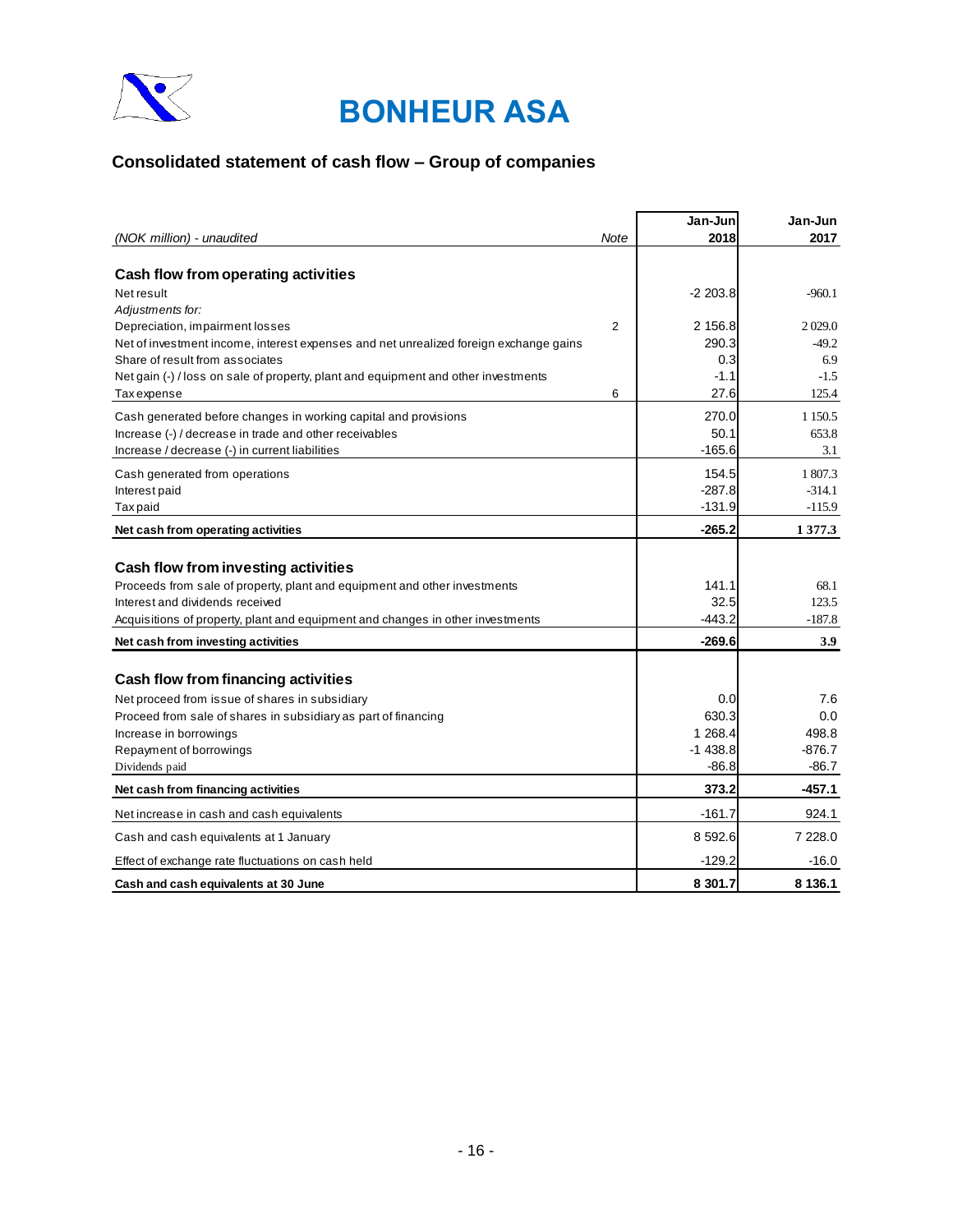

### **Notes**

### **Note 1 – Basis of presentation**

### **Introduction**

The Group of companies' accounts for the second quarter 2018 comprise Bonheur ASA and its subsidiaries (together referred to as the "Group of companies" and individually as "Group entities") and the shares in associates. The quarterly accounts of 2018 and the Group accounts for 2017 may be obtained by contacting Fred. Olsen & Co., Oslo, or at www.bonheur.no.

### **Financial framework and accounting principles**

The interim accounts have been prepared in accordance with IAS 34 as adopted by EU and the additional requirements in the Norwegian Securities and Trading Act. The accounts do not include all information required for annual accounts and should be read in conjunction with the Group of companies' annual accounts for 2017 and the previous interim reports issued in 2018. The interim financial report for the second quarter 2018 was approved by the Company's board on 12 July 2018.

The Group of companies has adopted IFRS 9 Financial instruments and IFRS 15 Revenue from Contracts with Customers in 2018. The standards will not have significant impact on the Group of companies' financial statements per 1 January 2018. The new accounting policies and standards are described in note 28 – Standards issued but not yet effective, in the consolidated financial statements in the Group of companies' Annual Report for 2017. The other main accounting policies applied by the Group of companies in these consolidated financial statements are the same as those applied by the Group of companies in its consolidated financial statements for the year ended 31 December 2017.

### *IFRS 16 – Leases*

The Group of companies plans to apply the standard initially from 1 January 2019, using the modified retrospective approach. The cumulative effect of adopting IFRS 16 will be recognized as an adjustment to the opening balance of retained earnings at 1 January 2019, with no restatement of comparative information.

IFRS 16 introduces a balance sheet lease accounting where a lessee will recognize a right of use asset and a corresponding lease liability. The Group of companies has evaluated the existing leasing contracts, and estimated the effect of the new standard in the range of NOK 340 million to NOK 430 million. This will be recorded as an increased right of use assets and a correspondingly increased leasing liability.

### **Estimates**

The preparation of interim accounts involves the use of appraisals, estimates and assumptions influencing the amounts stated for assets and obligations, revenues and costs. Actual results may differ from these estimates.

As to the offshore drilling segment, there are estimates and assumptions that have a significant risk of causing a material adjustment to the carrying amounts. Estimating the fair value of the assets in the Offshore drilling segment is a complex process involving a number of key judgements and estimates regarding various inputs. Due to the nature of the assets, the valuation technique includes a discounted cash flow model that uses a number of inputs from internal sources due to lack of relevant and reliable observable independent and external inputs. As a result of the current market situation and because there is more than normal uncertainty concerning when new contracts will materialize and equally in relation to future dayrate levels, the calculation of fair value of the assets in the offshore drilling segment is exposed to high estimation uncertainty.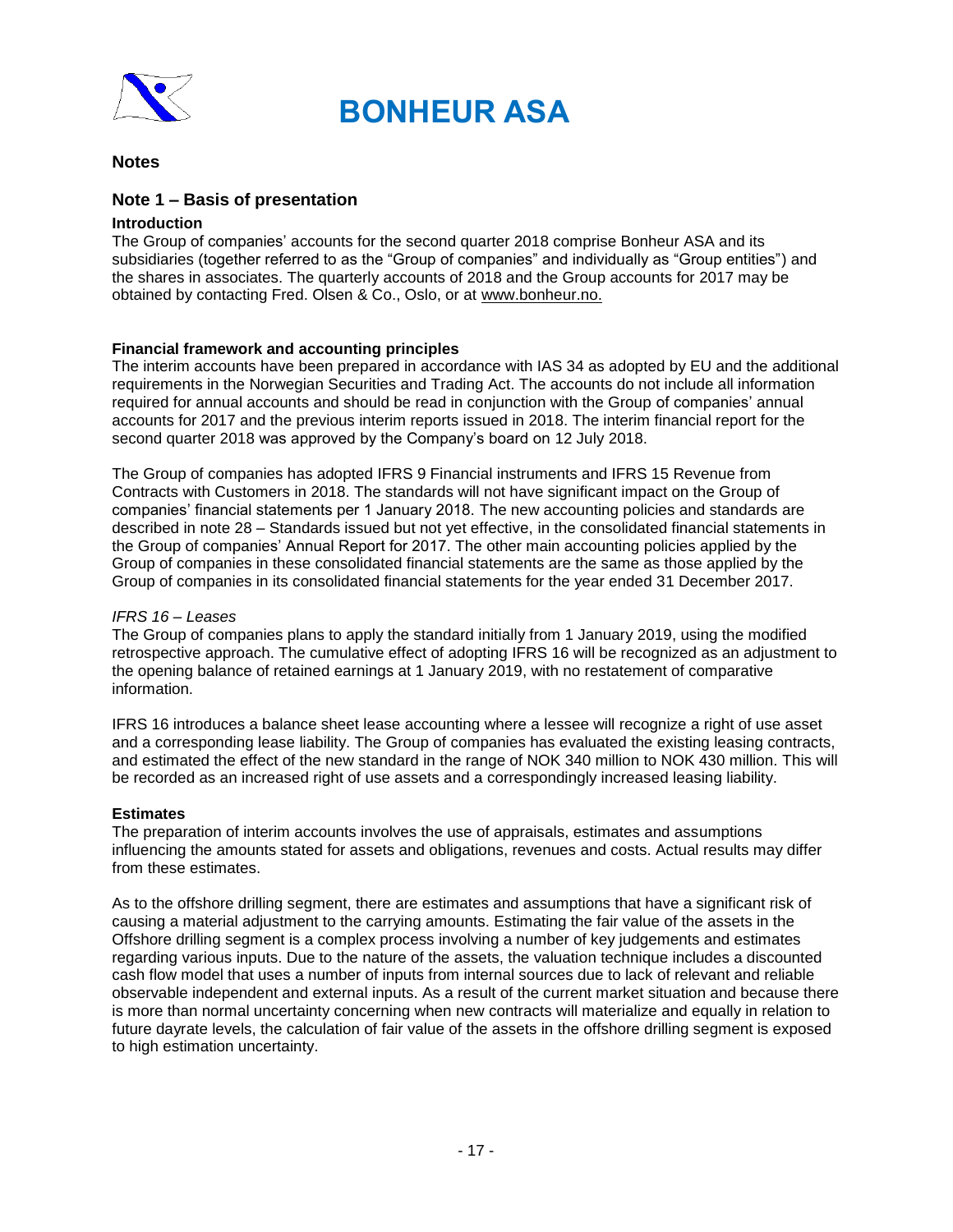

### **Note 2 – Property, plant and equipment – investments and disposals**

|                                  |           |             | Rigs and   |         |            |
|----------------------------------|-----------|-------------|------------|---------|------------|
| (NOK million)                    | Windfarms | Vessels     | drillships | Other   | Total      |
| Cost                             |           |             |            |         |            |
| Balance at 1 January 2018        | 7857.6    | 7 985.9     | 29 340.6   | 1 391.3 | 46 575.4   |
| Acquisitions                     | 7.7       | 112.6       | 166.3      | 31.1    | 317.7      |
| <b>Disposals</b>                 |           |             | $-73.4$    | $-3.7$  | $-77.1$    |
| Currency translation             | $-173.8$  | $-266.9$    | $-261.0$   | $-27.9$ | $-729.6$   |
| Balance at 30 June 2018          | 7 691.5   | 7831.5      | 29 172.5   | 1 390.8 | 46 086.3   |
| <b>Depreciation</b>              |           |             |            |         |            |
| Balance at 1 January 2018        | 2 948.6   | 4 3 7 0 . 4 | 20 702.5   | 973.3   | 28 994.8   |
| Depreciation / impairment losses | 257.9     | 192.9       | 1 637.1    | 40.9    | $2128.8*)$ |
| <b>Disposals</b>                 |           |             | $-72.9$    | $-3.2$  | $-76.1$    |
| Currency translation             | $-41.1$   | $-149.3$    | $-175.7$   | $-22.7$ | $-388.8$   |
| Balance at 30 June 2018          | 3 165.4   | 4 4 1 4 .0  | 22 091.0   | 988.3   | 30 658.7   |
| <b>Carrying amounts</b>          |           |             |            |         |            |
| At 1 January 2018                | 4 909.0   | 3 6 1 5 . 4 | 8 638.1    | 418.0   | 17 580.6   |
| At 30 June 2018                  | 4 526.1   | 3 4 1 7 . 5 | 7 081.5    | 402.5   | 15 427.6   |

\*) In addition, depreciation from intangible assets amount to NOK 28 millions.

### **Note 3 – Intangible assets – investments**

As per 30 June 2018 the Group of companies had intangible assets of NOK 942 million. NOK 531 million is the net book value of the intangible assets from NHST. In addition FOR has intangible assets of NOK 383 million, which is development costs related to wind farms. Such projects are evaluated regularly. Some development projects may not come through to fruition, in which case, previously capitalized costs will be impaired. FOO has intangible assets of NOK 26 million of which 25 million is goodwill.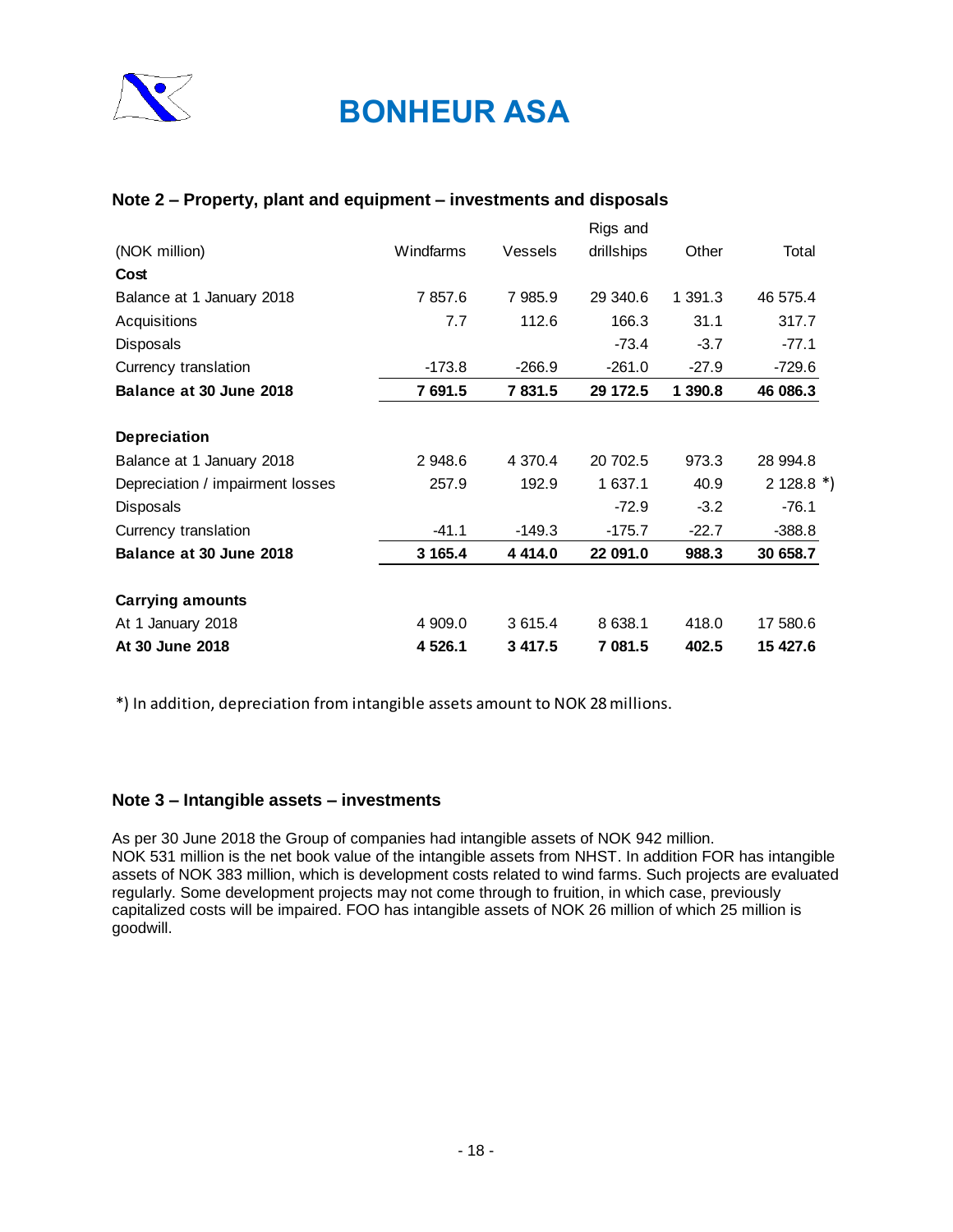

## **Note 4 – Segment information**

|                                    |                  |        |                      |        |                   |         |        |        |                   |        | ιυιαι<br>consolidated |          |
|------------------------------------|------------------|--------|----------------------|--------|-------------------|---------|--------|--------|-------------------|--------|-----------------------|----------|
| 2.quarter                          | Renewable energy |        | Shipping/Offsh. wind |        | Offshore drilling |         | Cruise |        | Other investments |        | companies             |          |
| Fully consolidated companies       | 2Q.18            | 2Q.17  | 2Q.18                | 2Q.17  | 2Q.18             | 2Q.17   | 2Q.18  | 2Q.17  | 2Q.18             | 2Q.17  | 2Q.18                 | 2Q.17    |
|                                    |                  |        |                      |        |                   |         |        |        |                   |        |                       |          |
| Revenues                           | 291              | 253    | 411                  | 401    | 138               | 466     | 617    | 574    | 343               | 342    | 1800                  | 2 0 3 6  |
| Operating costs                    | $-127$           | $-89$  | $-347$               | $-262$ | $-553$            | $-226$  | $-494$ | $-435$ | $-344$            | $-330$ | $-1864$               | $-1.341$ |
| Oper. result before depr. (EBITDA) | 165              | 164    | 64                   | 139    | $-414$            | 240     | 123    | 139    | $-2$              | 12     | $-64$                 | 695      |
| Depreciation / Impairment          | $-132$           | $-112$ | $-43$                | $-39$  | $-1213$           | $-1119$ | $-65$  | $-60$  | $-16$             | $-16$  | $-1469$               | $-1.347$ |
|                                    |                  |        |                      |        |                   |         |        |        |                   |        |                       |          |
| Operating result (EBIT)            | 33               | 52     | 21                   | 101    | $-1628$           | $-879$  | 59     | 79     | $-18$             | -4     | $-1533$               | $-652$   |
|                                    |                  |        |                      |        |                   |         |        |        |                   |        |                       |          |
| Net result                         | $-58$            |        |                      | 103    | $-1674$           | $-1046$ | 78     | 55     | $-49$             | 71     | $-1701$               | $-812$   |

Total

|                                    |           |                  |           |                      |                   |           |           |           |                   |           | Total<br>consolidated |           |
|------------------------------------|-----------|------------------|-----------|----------------------|-------------------|-----------|-----------|-----------|-------------------|-----------|-----------------------|-----------|
| 1 half year                        |           | Renewable energy |           | Shipping/Offsh. wind | Offshore drilling |           | Cruise    |           | Other investments |           | companies             |           |
| Fully consolidated companies       | Jan-Jun18 | Jan-Jun17        | Jan-Jun18 | Jan-Jun17            | Jan-Jun18         | Jan-Jun17 | Jan-Jun18 | Jan-Jun17 | Jan-Jun18         | Jan-Jun17 | Jan-Jun18             | Jan-Jun17 |
|                                    |           |                  |           |                      |                   |           |           |           |                   |           |                       |           |
| Revenues                           | 717       | 595              | 555       | 765                  | 695               | 1 2 9 7   | 1 1 5 0   | 1053      | 652               | 679       | 3768                  | 4 3 8 9   |
| Operating costs                    | $-269$    | $-183$           | $-568$    | $-530$               | $-863$            | $-712$    | $-992$    | $-895$    | $-702$            | $-685$    | $-3394$               | $-3005$   |
| Oper. result before depr. (EBITDA) | 447       | 412              | $-13$     | 235                  | $-167$            | 585       | 158       | 158       | $-51$             | $-6$      | 375                   | 1 3 8 4   |
| Depreciation / Impairment          | $-263$    | $-219$           | $-85$     | $-75$                | $-1655$           | $-1,584$  | $-121$    | $-118$    | $-33$             | $-32$     | $-2157$               | $-2029$   |
|                                    |           |                  |           |                      |                   |           |           |           |                   |           |                       |           |
| Operating result (EBIT)            | 184       | 193              | $-98$     | 160                  | $-1823$           | $-998$    | 37        | 40        | $-83$             | $-39$     | $-1782$               | $-645$    |
|                                    |           |                  |           |                      |                   |           |           |           |                   |           |                       |           |
| Net result                         | 52        | 126              | $-138$    | 156                  | $-2011$           | $-1268$   | 37        | 0         | $-144$            | 26        | $-2204$               | $-960$    |
|                                    |           |                  |           |                      |                   |           |           |           |                   |           |                       |           |
| Total assets                       | 8 8 3 0   | 7 107            | 3 1 3 3   | 3 2 0 1              | 9687              | 14 267    | 2 1 2 3   | 2 1 4 8   | 3 9 5 7           | 4 102     | 27 730                | 30 825    |
|                                    |           |                  |           |                      |                   |           |           |           |                   |           |                       |           |
| <b>Total liabilities</b>           | 5 8 6 6   | 4 9 8 9          | 946       | 1839                 | 6874              | 8 3 6 6   | 1 008     | 965       | 2655              | 2 6 6 5   | 18 349                | 18 8 25   |

### **Companies fully consolidated in the Group of companies accounts**

### **Renewable energy**

The companies within the segment are engaged in development, construction and operation of wind farms in Scotland, Norway, Sweden, Ireland, France and USA.

### **Shipping / Offshore wind**

The companies within the segment are engaged in logistics and services within the offshore wind industry.

### **Offshore Drilling**

Offshore drilling provides services to the offshore oil and gas industry.

### **Cruise**

Cruise owns and operates four cruise ships and provides a diverse range of cruises to attract its passenger.

#### **Other investments**

The segment has investments within media, properties and various service companies.

### **Revenue split**

| (NOK million)                        | 2Q 18 | <b>2Q 17</b> | Per 2Q 18 | Per 2Q 17 |
|--------------------------------------|-------|--------------|-----------|-----------|
| Sales of electricity and other goods | 206   | 199          | 462       | 450       |
| Government grants                    | 101   | 117          | 310       | 278       |
| Lease revenue                        | 66    | 288          | 70        | 766       |
| Service revenue                      | 1046  | 1 109        | 1763      | 2 2 4 3   |
| Engineering and fabrication          | 91    | 28           | 150       | 73        |
| Other operating revenue              | 290   | 294          | 1 0 1 3   | 580       |
| Total revenues                       | 1800  | 2036         | 3768      | 4 3 8 9   |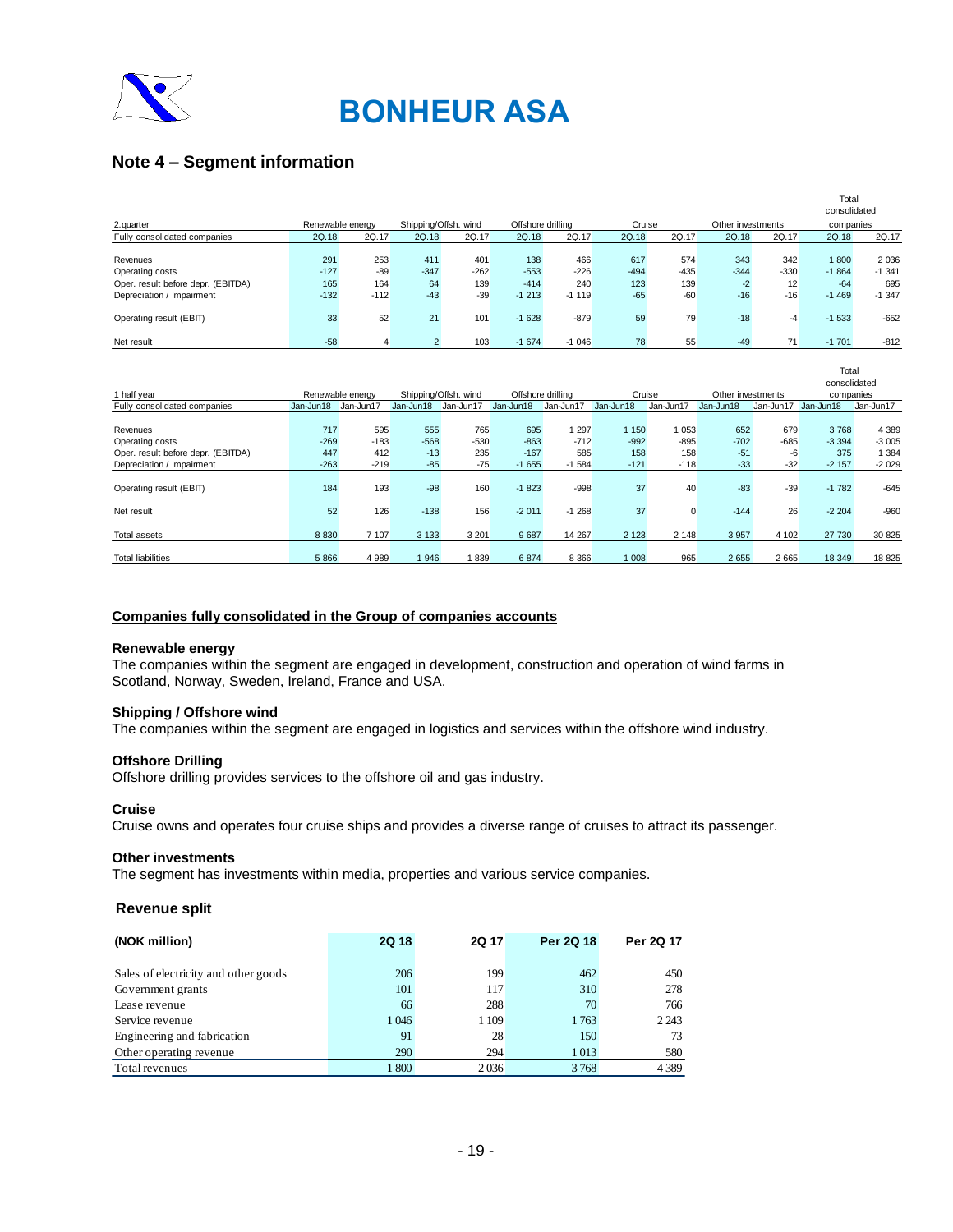

Other income includes mainly the amortized termination fee of USD 25 million and the remaining balance of USD 36.7 million per second quarter 2018 related to Bolette Dolphin in the Offshore drilling segment.

### **Note 5 – Interest bearing loans**

FOR has secured bank loans of GBP 316 million, three shareholder loans of a total of GBP 112 million to The Renewables Infrastructure Group Limited and Aviva Investors Global Services Limited, finance lease liabilities of GBP 13 million and other interest bearing loans of GBP 4 million as per 30 June 2018.

FOO has bank loans of equivalent to EUR 82 million outstanding as per 30 June 2018.

A waiver request from FOE for temporarily waiving certain financial covenants on debt until 30 June 2018 was approved by the syndicate banks in December 2016. As a consequence, two installments of USD 95.5 million for 2017 were prepaid in December 2016 and USD 105 million of the undrawn facility was cancelled. The remaining USD 105 million was temporarily suspended during the waiver period. Bondholders in FOE05 subsequently approved the relevant corresponding waivers in January 2017.

FOE has continued the dialogue with its financial creditors in the quarter. FOE has appointed a financial advisor, to support the company in the process of pursuing a sustainable solution

On 30 June, the waiver period with the FOE's financial creditors expired. As a consequence the FOE Group has reclassified all of the loans to current interest-bearing loans and borrowings and expensed all amortized loan costs. See also note 8 Subsequent event.

NHST has bank loans of NOK 50 million outstanding as per 31 March 2018.

In February 2012, Bonheur ASA issued NOK 300 million of 7 years bonds with maturity in 2019.

In July 2014, Bonheur ASA issued NOK 900 million senior unsecured bonds with maturity in 2019 and NOK 600 million senior unsecured bonds with maturity in 2021.

On 22 February 2017, Bonheur ASA summoned a bondholders' meetings in the Company's bond issues "BON03", "BON05" and "BON06" with a proposal to amend the change of control provision in the corresponding bond agreements. On 9 March 2017, the bondholders' meeting was held. The proposed resolutions were approved by a qualified majority in each of these bondholder meetings and thus duly approved.

On 12 May 2017, Bonheur ASA successfully completed a new senior unsecured bond issue of NOK 500 million with maturity in May 2022, terms of interest: 3 months Nibor plus margin of 4.00%.

On 27 October 2017, Bonheur ASA successfully completed a new senior unsecured bond issue of NOK 500 million with maturity in November 2020, with terms of interest of 3 months Nibor plus margin 3.15%. In conjunction with the bond issue, Bonheur ASA has bought back approximately NOK 62 million of its BON03 bonds maturing 11 February 2019 and approximately NOK 293.5 million of its BON05 bonds maturing 09 July 2019.

### **Note 6 – Taxes**

Tax cost in the quarter was NOK 10,8 million, whereof NOK 11,3 million current tax.

The current tax cost of NOK 11,3 million was mainly caused by taxable results within the Renewable energy segment in the UK.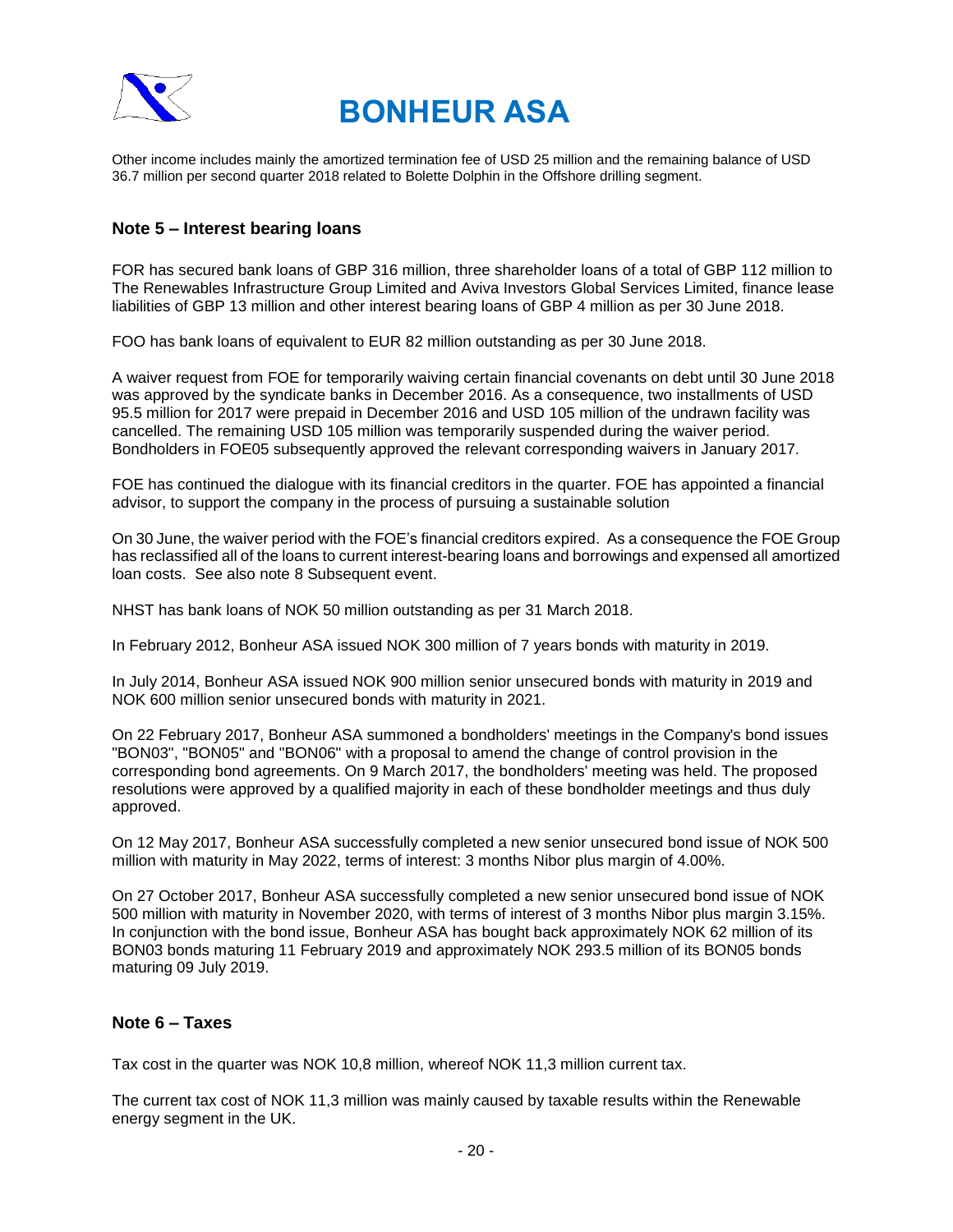

Deferred tax income of NOK 0,5 million was mainly a result of reversal of deferred tax liabilities within the Renewable energy segment following valuation of financial instruments.

In total the Group of companies paid NOK 110 million in taxes in the quarter, mainly local taxes abroad. Offshore drilling paid NOK 8 million in Singapore and NOK 45 million in Colombia, and Renewable energy paid NOK 57 million in the UK.

As per 2Q 2018 there were two ongoing tax disputes between subsidiaries and tax authorities within the Group of companies. One between Norwegian tax authorities and Fred. Olsen Ocean Ltd as mentioned in note 9 in the Annual Report 2017. Disputed amount has been paid and accounted for.

In addition a subsidiary of Fred. Olsen Energy ASA has a dispute in UK with HMRC regarding classification of a rig and its operation. The disputed tax amount is USD 14 million plus interest and legal fees. The dispute is expected to be settled mid-2019. The FOE Group has not made any provisions for the dispute.

Tax cost year to date was NOK 27,6 million, whereof NOK 36,2 million as current tax. Hereof NOK 27 million from the Renewable energy segment, NOK 14 million from the Shipping / Offshore wind segment and an income of NOK 5 million from the Offshore Drilling segment.

Year to date the group has paid NOK 132 million in taxes abroad.

### **Note 7 – UK wind farm portfolio**

On 30 April 2018 Aviva Investors Global Services Limited ("Aviva Investors") acquired ownership of 49 % of Fred. Olsen CBH Limited ("FOCBH"), a holding company owing the wind farm companies Crystal Rig III Limited and Brockloch Rig Windfarm Limited in UK, for a total cash consideration of GBP 117.3 million, consisting of the consideration from the sale of 49% of the shares in FOCBH and the consideration from a shareholders loan of GBP 50 million The remaining 51% shareholding is owned by Fred. Olsen CB Limited ("FOCB"), which is ultimately wholly owned by Fred. Olsen Renewables Limited. Separate to the transaction, FOCB entered into a secured facility agreement with banks of GBP 63.4 million. Total proceeds to the BON Group of companies from both the transaction and the Financing was GBP 180.6 million.

The transactions in FOCBH has affected the consolidated financial position as follows:

| Increased cash and cash equivalents                | NOK 1 966 million |
|----------------------------------------------------|-------------------|
| Increased non-current interest bearing liabilities | NOK 1 235 million |
| Increased total equity                             | NOK 732 million   |

### **Note 8 – Subsequent event**

At 3 July, Fred. Olsen Energy resolved to stop its service of interest and amortizations to its financial creditors, in order to preserve the liquidity reserves of Fred. Olsen Energy Group. As such, the Company did not make payment of an instalment and interest payable to its secured lenders on such date.

The Fred. Olsen Energy group's operations will otherwise continue in their ordinary course. All suppliers and trade creditors will be paid in the ordinary course of business. FOE has continued the dialogue with its financial creditors.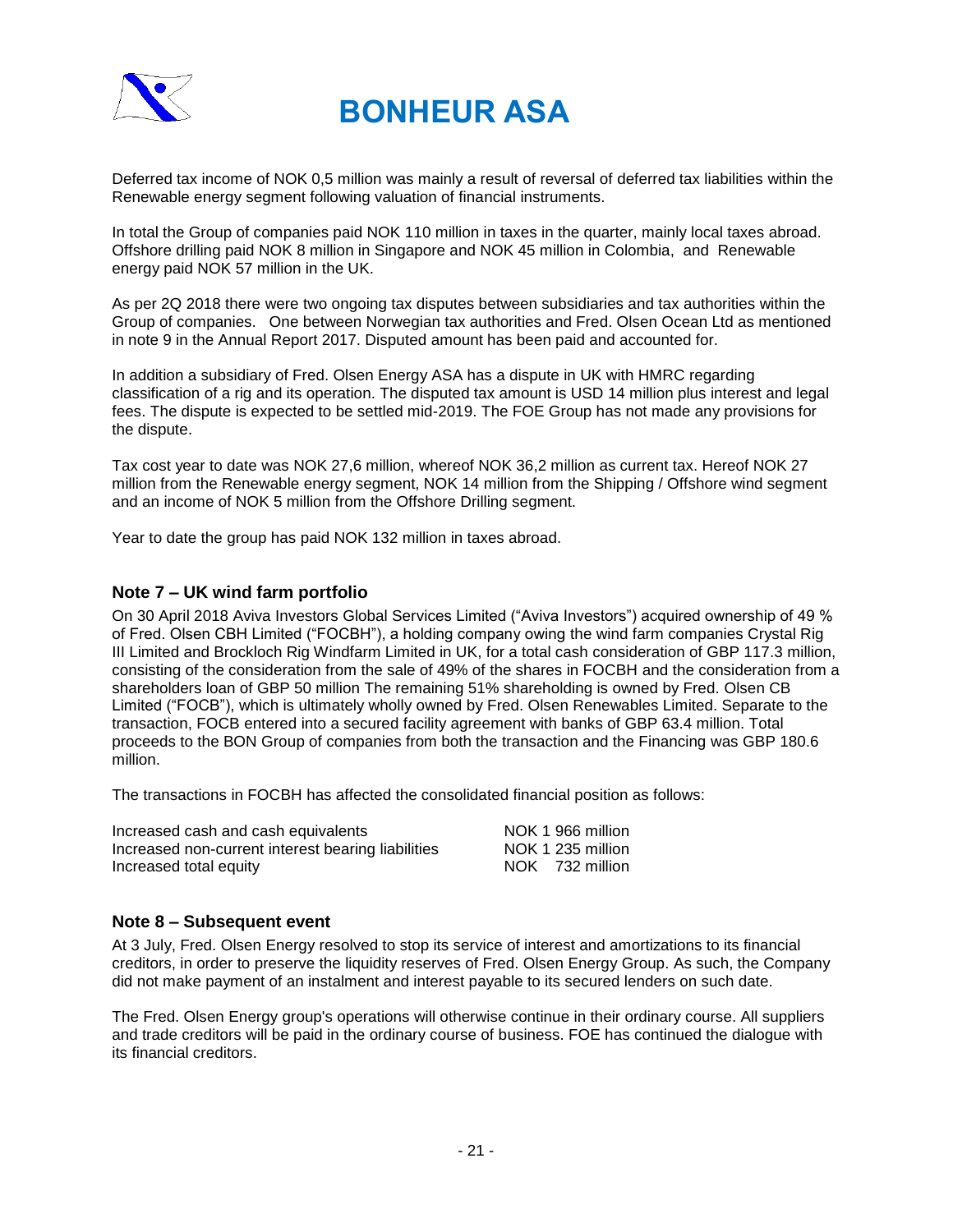

## **Note 9 – Bonheur ASA (Parent company – NGAAP)**

| (NOK million) - unaudited<br><b>CONDENSED INCOME STATEMENT (NGAAP)</b> | Jan-Junl<br>2018             | Jan-Jun<br>2017               | Jan-Dec<br>2017                |
|------------------------------------------------------------------------|------------------------------|-------------------------------|--------------------------------|
| Revenues<br>Operating costs                                            | 0,0<br>$-57,0$               | 0,0<br>$-50,3$                | 0,1<br>$-118,6$                |
| Operating result before depreciation (EBITDA)                          | $-57,0$                      | $-50.2$                       | $-118.5$                       |
| Depreciation                                                           | $-1,4$                       | $-1,9$                        | $-3,3$                         |
| <b>Operating result (EBIT)</b>                                         | $-58,5$                      | $-52,1$                       | $-121,8$                       |
| <b>Financial revenues</b><br>Financial costs<br>Net financial items    | 50,9<br>$-561,2$<br>$-510.3$ | 1 762,2<br>$-61.1$<br>1 701,1 | 2 171,9<br>$-580,2$<br>1 591,7 |
| Result before tax (EBT)                                                | $-568,7$                     | 1 649,1                       | 1469,9                         |
| Tax expense                                                            | 0,0                          | 0,0                           | 0,0                            |
| Net result after estimated tax                                         | $-568,7$                     | 1 649,1                       | 1469,9                         |

| <b>CONDENSED BALANCE SHEET (NGAAP)</b>   | 30.06.2018  | 30.06.2017  | 31.12.2017 |
|------------------------------------------|-------------|-------------|------------|
| Property, plant and equipment            | 51,9        | 54.6        | 53,3       |
| Investments in subsidiaries              | 4 673,5     | 7 995,1     | 5 124,7    |
| Other financial fixed assets             | 1 121,0     | 936,2       | 975,2      |
| Non-current assets                       | 5 846,4     | 8 9 8 5 , 9 | 6 153,2    |
| Trade and other receivables              | 18,7        | 6,1         | 9,7        |
| Cash and cash equivalents                | 2 4 2 2, 4  | 2 557,6     | 2789,8     |
| <b>Current assets</b>                    | 2 441,0     | 2 5 6 3 , 7 | 2799,5     |
| <b>Total assets</b>                      | 8 287,5     | 11 549,6    | 8 9 5 2,6  |
| Share capital                            | 53,2        | 53,2        | 53,2       |
| Share premium                            | 143,3       | 143,3       | 143,3      |
| Retained earnings                        | 5 247,1     | 6 0 68,1    | 5 815,9    |
| <b>Equity</b>                            | 5 4 4 3 , 6 | 6 2 6 4 , 5 | 6 012,3    |
| Non-current interest bearing liabilities | 2 189,6     | 2 2 9 1 , 9 | 2 433,2    |
| Other non-current liabilities            | 379,5       | 363,3       | 372,5      |
| <b>Non-current liabilities</b>           | 2 569,1     | 2655,1      | 2 805,7    |
| Current interest bearing liabilities     | 245,8       | 0,0         | 0,0        |
| Other current liabilities                | 29,1        | 2629,9      | 134,6      |
| <b>Current liabilities</b>               | 274,8       | 2629,9      | 134,6      |
| <b>Total equity and liabilities</b>      | 8 287,5     | 11 549,6    | 8 9 5 2,6  |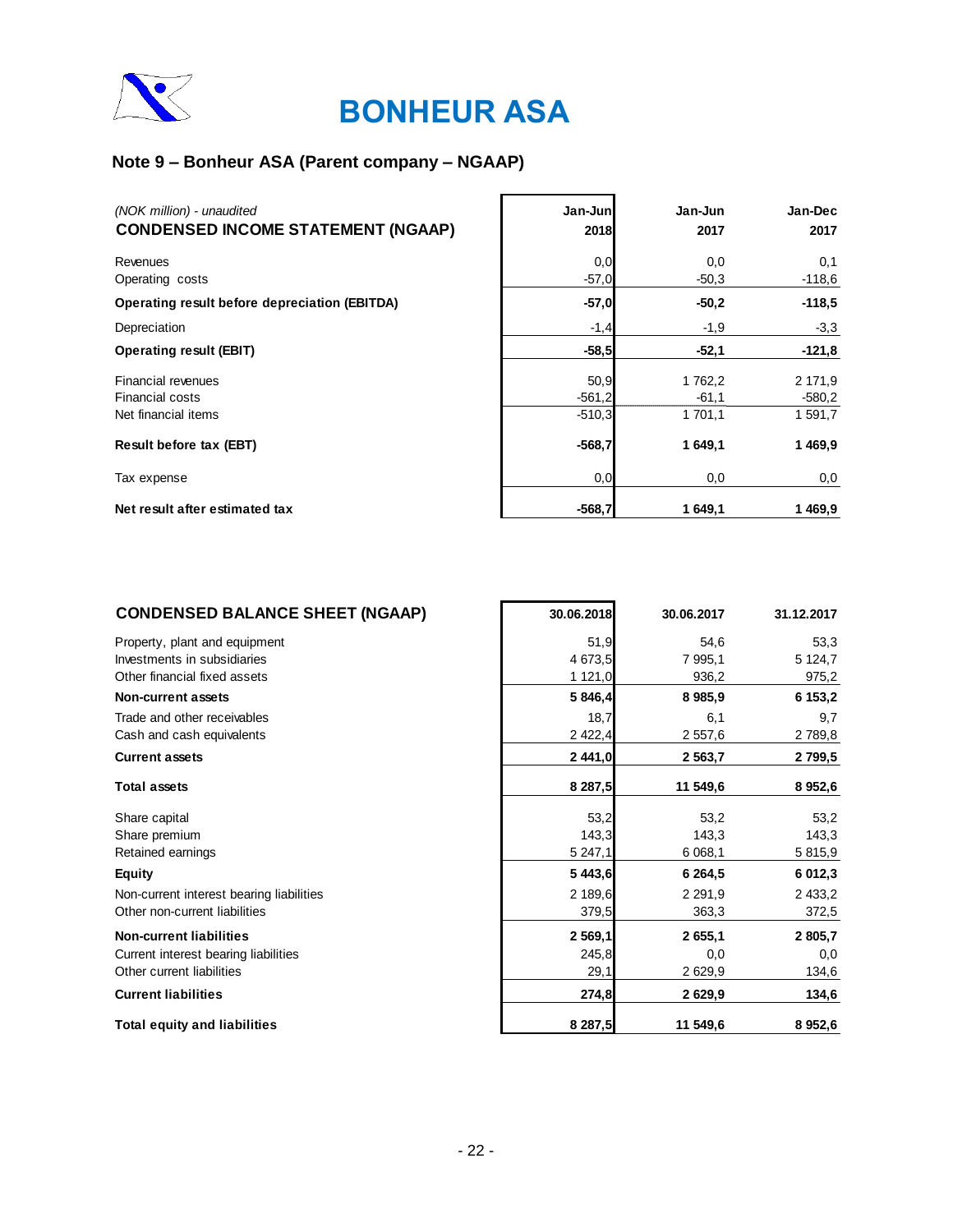

### **CONDENSED STATEMENT OF CASHFLOW (NGAAP)**

|                                                                                       | Apr-Jun<br>2018 | Jan-Junl<br>2018 | Jan-Jun<br>2017 |
|---------------------------------------------------------------------------------------|-----------------|------------------|-----------------|
| (NOK million) - unaudited                                                             |                 |                  |                 |
| Cash flow from operating activities                                                   |                 |                  |                 |
| Net result after tax                                                                  | $-155,5$        | $-568,7$         | 1649,1          |
| Adjustments for:                                                                      |                 |                  |                 |
| Depreciation                                                                          | 0,7             | 1,4              | 1,9             |
| Net of investment income, interest expenses and net unrealized foreign exchange gains | 126,6           | 499,9            | $-1680,1$       |
| Net gain on sale of property, plant and equipment and other investments               | 0,0             | 0,1              | 0,0             |
| <b>Taxexpense</b>                                                                     | 0,0             | 0,0              | 0,0             |
| Cash generated before changes in working capital and provisions                       | $-28.1$         | $-67.3$          | $-29.1$         |
| Increase (-) / decrease in trade and other receivables                                | $-4,9$          | $-4,5$           | $-0,7$          |
| Increase / decrease (-) in current liabilities                                        | $-22.2$         | $-26,4$          | $-25.9$         |
| Cash generated from operations                                                        | $-55,2$         | $-98.1$          | $-55,8$         |
| Interest paid                                                                         | $-26,8$         | $-54,2$          | $-50,3$         |
| <b>Taxpaid</b>                                                                        | 0,0             | 0,0              | 0,0             |
| Net cash from operating activities                                                    | $-82,0$         | $-152,4$         | $-106,1$        |
|                                                                                       |                 |                  |                 |
| Cash flow from investing activities                                                   |                 |                  |                 |
| Proceeds from sale of property, plant and equipment and other investments             | 25,0            | 38,0             | 64.0            |
| Interest and dividends received                                                       | 10,7            | 15,6             | 1740,4          |
| Acquisitions of property, plant and equipment and other investments                   | $-125,0$        | $-185,7$         | 64,6            |
| Net cash from investing activities                                                    | $-89.3$         | $-132,1$         | 1869,0          |
|                                                                                       |                 |                  |                 |
| Cash flow from financing activities                                                   |                 |                  |                 |
| Increase in borrowings                                                                | 1,0             | 2,1              | 544,1           |
| Repayment of borrowings                                                               | 0,0             | 0,0              | $-525.8$        |
| Dividends paid                                                                        | $-85,1$         | $-85,1$          | $-85.1$         |
| Net cash from financing activities                                                    | $-84,0$         | $-83,0$          | $-66,7$         |
| Net increase in cash and cash equivalents                                             | $-255,4$        | $-367,4$         | 1696,2          |
| Cash and cash equivalents at 1 January                                                | 2677,7          | 2789,8           | 861,5           |
| Cash and cash equivalents at 30 June                                                  | 2 4 2 2.4       | 2422.4           | 2 5 5 7 .6      |

### **Basis of presentation of the Parent Company financial information**

### **Introduction**

Bonheur ASA is the Parent Company.

### **Financial framework and accounting principles**

The accounts have been prepared in accordance with the Norwegian accounting act and generally accepted accounting principles in Norway (NGAAP). The accounts do not include all information required for annual accounts and should be read in conjunction with the Parent Company's annual accounts for 2017. Norsk Regnskapsstiftelse has not approved new amendments to its standards with effect for 2018. All figures presented are in NOK unless otherwise stated.

### **Shares and other securities**

Long term investments in subsidiaries, associated companies and other shares and bonds, which are held to maturity date, are classified as financial fixed assets in the balance sheet and measured at the lower of cost and market value. As a consequence of the market value of the shares in Fred. Olsen Energy ASA at 30 June 2018 is lower than book value the Investment has been adjusted down with NOK 103 million to reflect the requirements in NGAAP.